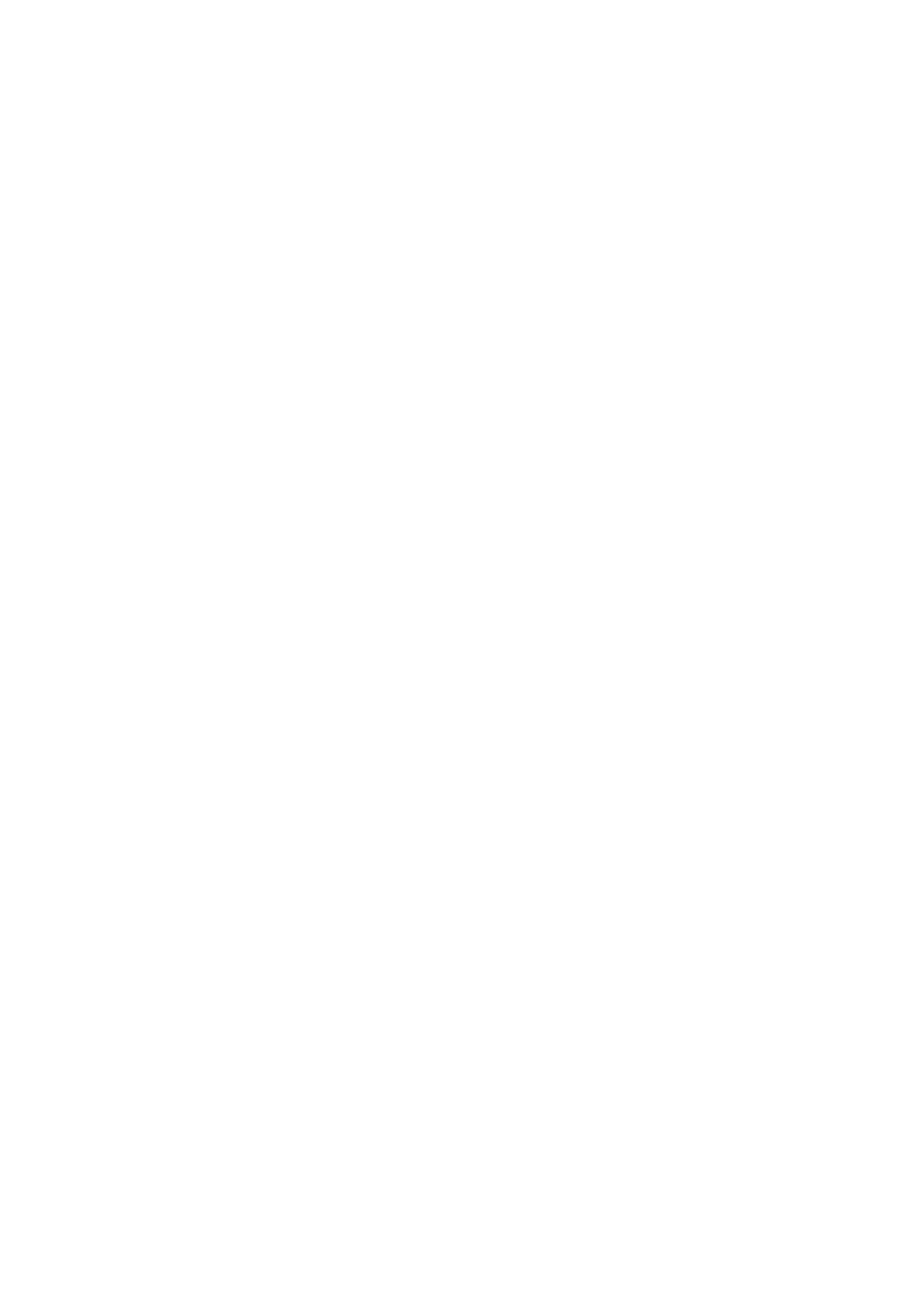# **Preparation and distribution of this document**

This report is prepared by the SEAFDEC Training Department in collaboration with the SEAFDEC Secretariat and the Marine Fisheries Research Development and Management Department (MFRDMD). With an aim to promote the sustainable fisheries in the Southeast Asian region, this publication is intended for SEAFDEC Department and Member Countries, fisheries-related agencies and organizations as well as the general public.

# **Bibliographic Citation**

SEAFDEC. 2011. Report of the Special Meeting on the Improvement of The Tuna Information and Data Collection in Southeast Asia, Southeast Asian Fisheries Development Center, Training Department, Thailand, TD/RP/151. 288 pp.

# **Notice of Copyright**

Reproduction of any part of this report intended for dissemination for educational or noncommercial purposes may be done without any prior permission from the copyright holder, provided that a proper acknowledgement to the source is conspicuously given. Those who intend to use in whole or in part of this report for a commercial purpose are advised to write or email for the copyright holder's permission to:

Southeast Asian Fisheries Development Center Training Department P.O.Box 97 Phrasamutchedi Samutprakan 10290 Thailand.

or by e-mail to: [td@seafdec.org](mailto:td@seafdec.org)

All rights reserved © SEAFDEC 2011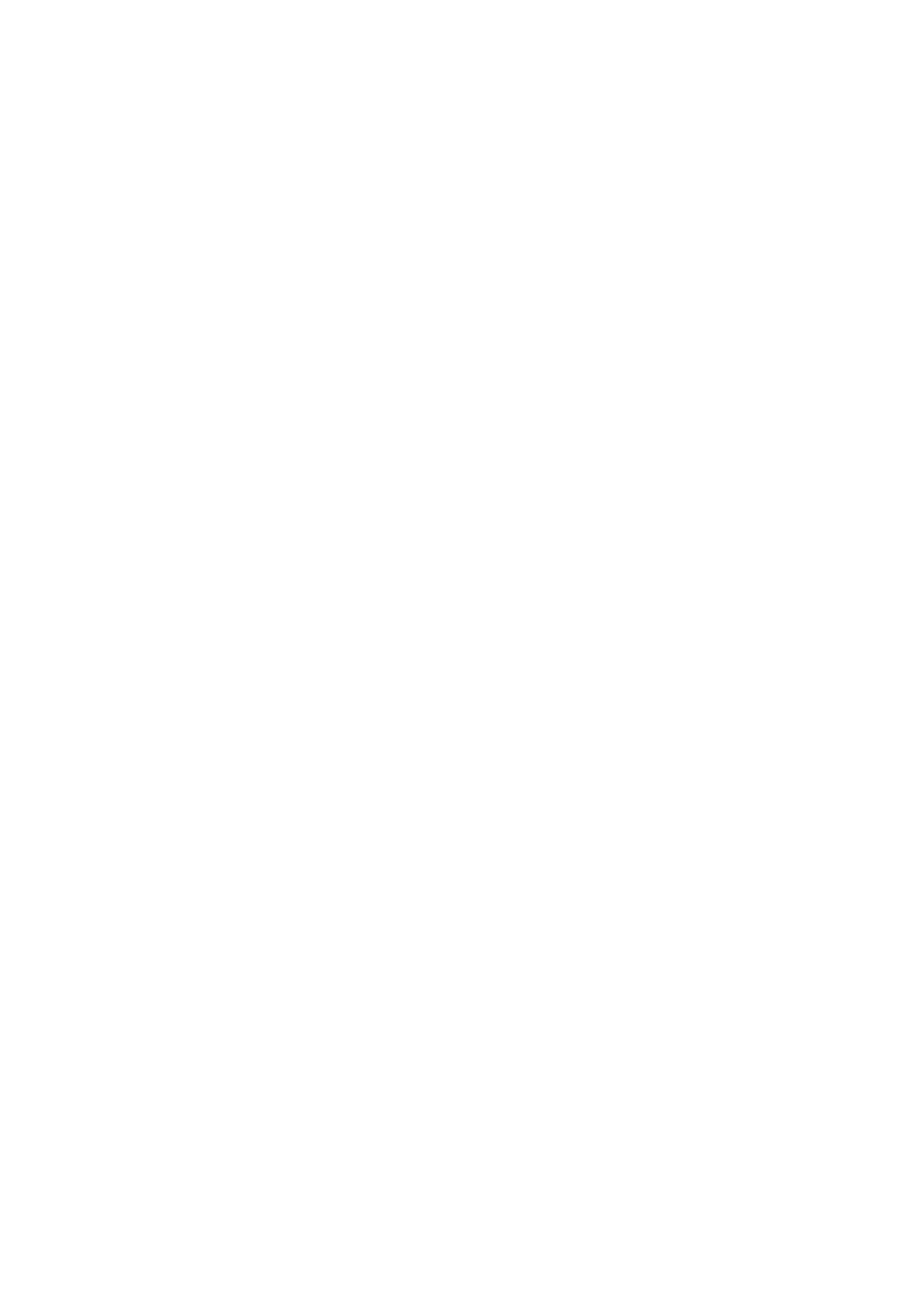# **CONTENTS**

# **Pages**

| I.    | Introduction                                                                                                                                        |    |
|-------|-----------------------------------------------------------------------------------------------------------------------------------------------------|----|
| П.    | Updating the information on tuna fisheries through initiatives<br>related to tuna information providers                                             |    |
| III.  | Stock assessment of tuna resources                                                                                                                  | 8  |
| IV.   | Ongoing tuna information collection in Southeast Asia                                                                                               | 12 |
| V.    | Other matters                                                                                                                                       | 15 |
| VI.   | Follow-up activities and future possible pilot program/activity<br>to support Improvement of tuna information collection in<br>respective countries | 15 |
| VII.  | Summary and conclusion                                                                                                                              | 16 |
| VIII. | Study trip to fishing ports in Songhkla province                                                                                                    | 16 |
| IX.   | Closing of the meeting                                                                                                                              | 19 |

# *List of Annexes*

| Annex 1:      | List of participants                                                                              |
|---------------|---------------------------------------------------------------------------------------------------|
| Annex $2^1$ : | Opening remarks                                                                                   |
| Annex 3:      | Summary of the status of world tuna production                                                    |
| Annex 4:      | Summary on the status of tuna fisheries in the Western Central Pacific Ocean                      |
| Annex 5:      | Compilation of regional tuna statistics in Southeast Asia: status, issues, and the<br>way forward |
| Annex 6:      | Update information on ASEAN tuna working group                                                    |
| Annex 7:      | Introduction of Japanese tuna fishery and data collecting system                                  |
| Annex 8:      | National initiatives concerning tuna information collection/reporting -<br>Indonesia              |
| Annex 9:      | National initiatives concerning tuna information collection/reporting -<br>Malaysia               |
| Annex 10:     | National initiatives concerning tuna information collection/reporting -<br>Myanmar                |
| Annex 11:     | National initiatives concerning tuna information collection/reporting -<br>Philippine             |
| Annex 12:     | National initiatives concerning tuna information collection/reporting - Thailand                  |
| Annex $13$ :  | National initiatives concerning tuna information collection/reporting - Vietnam                   |
| Annex 14:     | Stock assessment methodology of WCPFC                                                             |

<span id="page-4-0"></span> <sup>1</sup> Annexes 2 to 32 are provided in separate CD attached to this report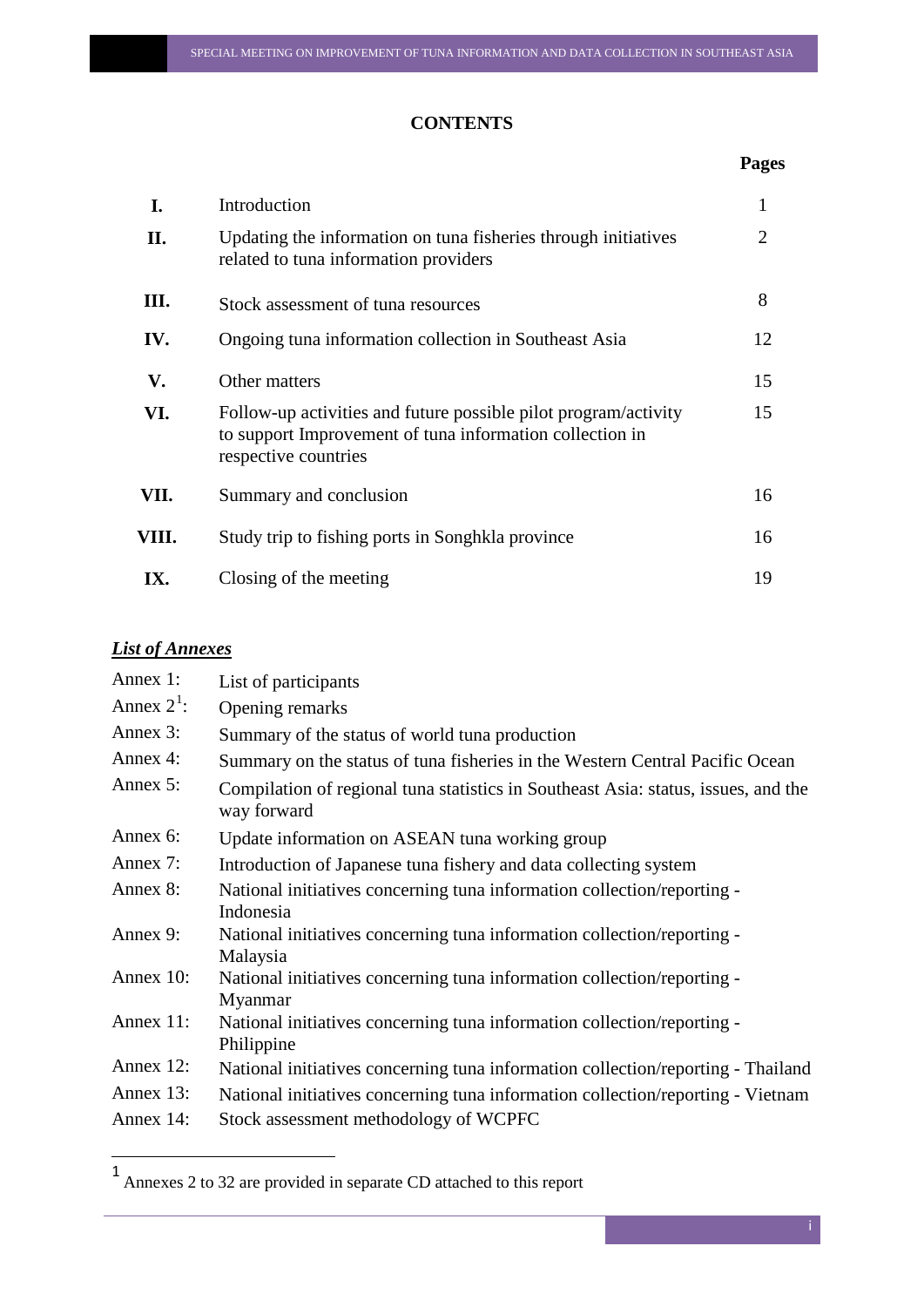#### **CONTENTS (con'd)**

- Annex 15: Update information on tuna fisheries of IOTC
- Annex 16: Coastal tuna stock assessment methodology Indonesia
- Annex 17: Coastal tuna stock assessment methodology Malaysia
- Annex 18: National stock assessment program (NSAP) Philippine
- Annex 19: Coastal tuna stock assessment methodology Thailand
- Annex 20: EU regulation related to tuna production
- Annex 21: Sustainability assessment for Tonggol/longtail tuna (*Thunnus tonggol*) taken in the Gulf of Thailand and Andaman Sea
- Annex 22: Current situation of tuna business from the view of tuna processing company
- Annex 23: " Highly Migratory Species Information Collection project" the ongoing activity of SEAFDEC/TD
- Annex 24: Lesson learned in implementing fishing logbook and/or observer program of Indonesia
- Annex 25: Lesson learned in implementing fishing logbook and/or observer program of Malaysia
- Annex 26: Lesson learned in implementing fishing logbook and/or observer program of Philippine
- Annex 27: The status of the Philippines fisheries observer programme
- Annex 28: Lesson learned in implementing fishing logbook and/or observer program of Thailand
- Annex 29: Current situation of tuna in CITES
- Annex 30: Study tour to the fish landing port of Fish Market Organization
- Annex 31: Study tour to Songkhla deep sea port
- Annex 32: Closing remarks

\*\*\*\*\*\*\*\*\*\*\*\*\*\*\*\*\*\*\*\*\*\*\*\*\*\*\*\*\*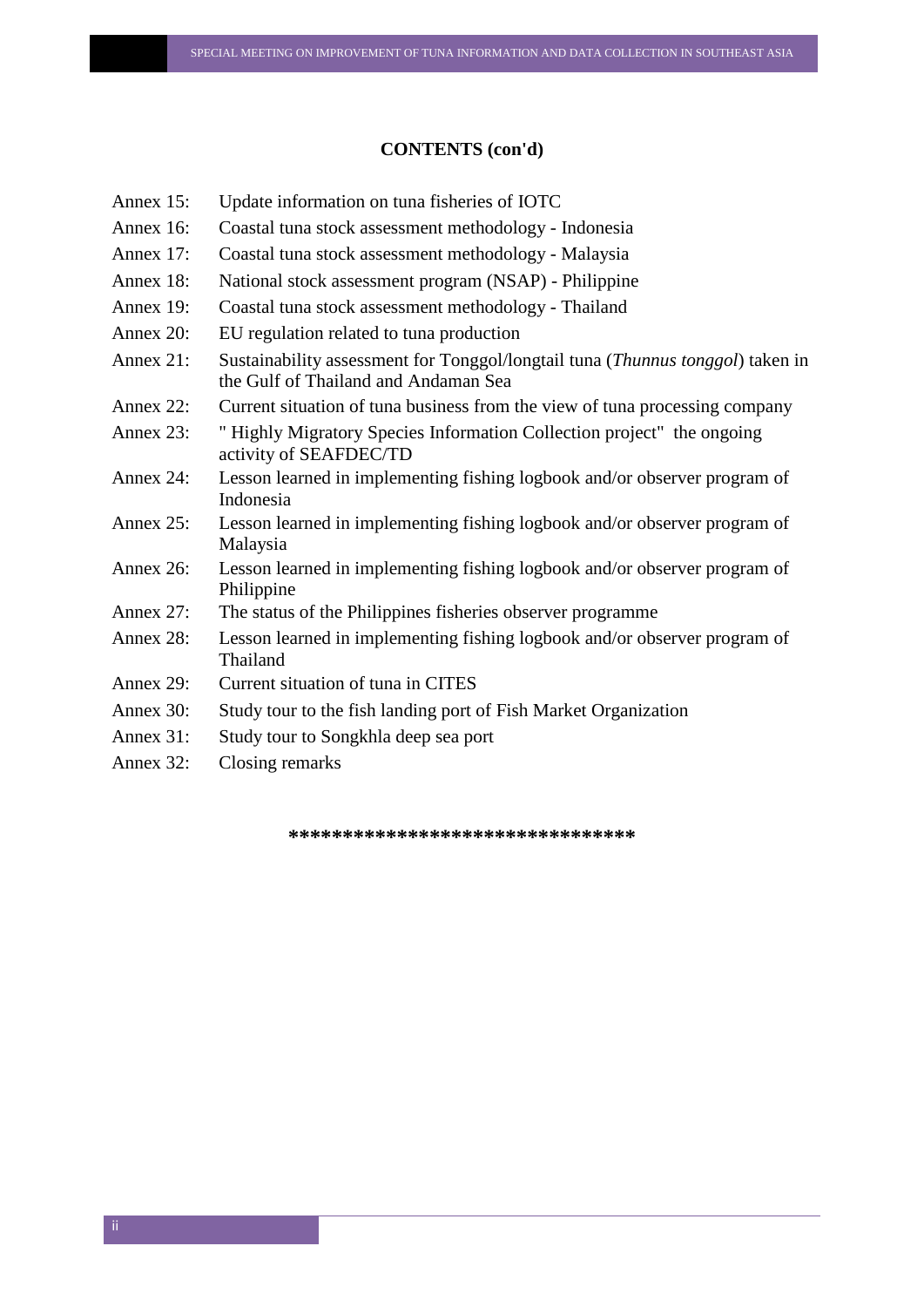# **REPORT OF SPECIAL MEETING ON IMPROVEMENT OF TUNA INFORMATION AND DATA COLLECTION IN SOUTHEAST ASIA**

7 – 9 September 2011, Songkhla Province, Thailand

#### **I. Introduction**

1. The Special Meeting on Improvement of Tuna Information and Data Collection in Southeast Asia was convened in Thailand's Songkhla Province from 7 to 9 September 2011 to gather ideas on how to deal with tuna statistics: gaps and constraints in collecting tuna information/statistics can be identified, future data collection and information gathering can be improved, and regional plan for supporting tuna statistics can be developed. Representatives from Japan, the Philippines, Thailand, and SEAFDEC's MFRDMD, Thailand's Fish Marketing Organization, the Thai Union Group served as resource persons to the Meeting. And members of the Regional Fisheries Policy Network, based at the SEAFDEC Secretariat also attended the Meeting. Representatives of the Marine Fisheries Research and Development Center in Songkhla attended as observers. The list of participants appears as **Annex 1.**

#### *1.1 Opening of the Meeting*

2. In his opening remarks, the SEAFDEC Secretary-General, Dr. Chumnarn Pongsri, highlighted the economic importance of tuna fisheries in many Southeast Asian countries, citing the 2008 Southeast Asian tuna landing at 38% of the world tuna production. As a number of technical aspects of the statistical collection need to be improved, he pinned the hope on the experts who attended this Meeting to help the concerned countries to improve their tuna statistics. His opening statement appears as **Annex 2.**

#### *1.2 Background and Agenda of the Meeting*

3. The Head of the Capture Fishery Technology Division of SEAFDEC's Training Department, Dr. Worawit Wanchana, acknowledged the financial support of the Japanese Trust Fund at aims to promote the sustainable use of shared fish stocks in Southeast Asia, the program that aims to improve the information gathering system for IUU fishing countermeasures. He informed the Meeting that this program has been implemented from 2011 to support relevant SEAFDEC Member Countries to combat IUU fishing in their tuna fisheries. Owing to the importance of tuna fisheries, this Special Meeting was set to improve the tuna statistics at the national level and to identify measures to support a long term plan for the sustainable management and development of tuna fisheries. In a concrete term, he urged the Meeting to prepare an overview of Southeast Asian tuna fisheries as the reference information for the Regional Technical Consultation on Commercially-exploited Aquatic Species, planed by SEAFDEC for 18-20 October 2011 in Bangkok.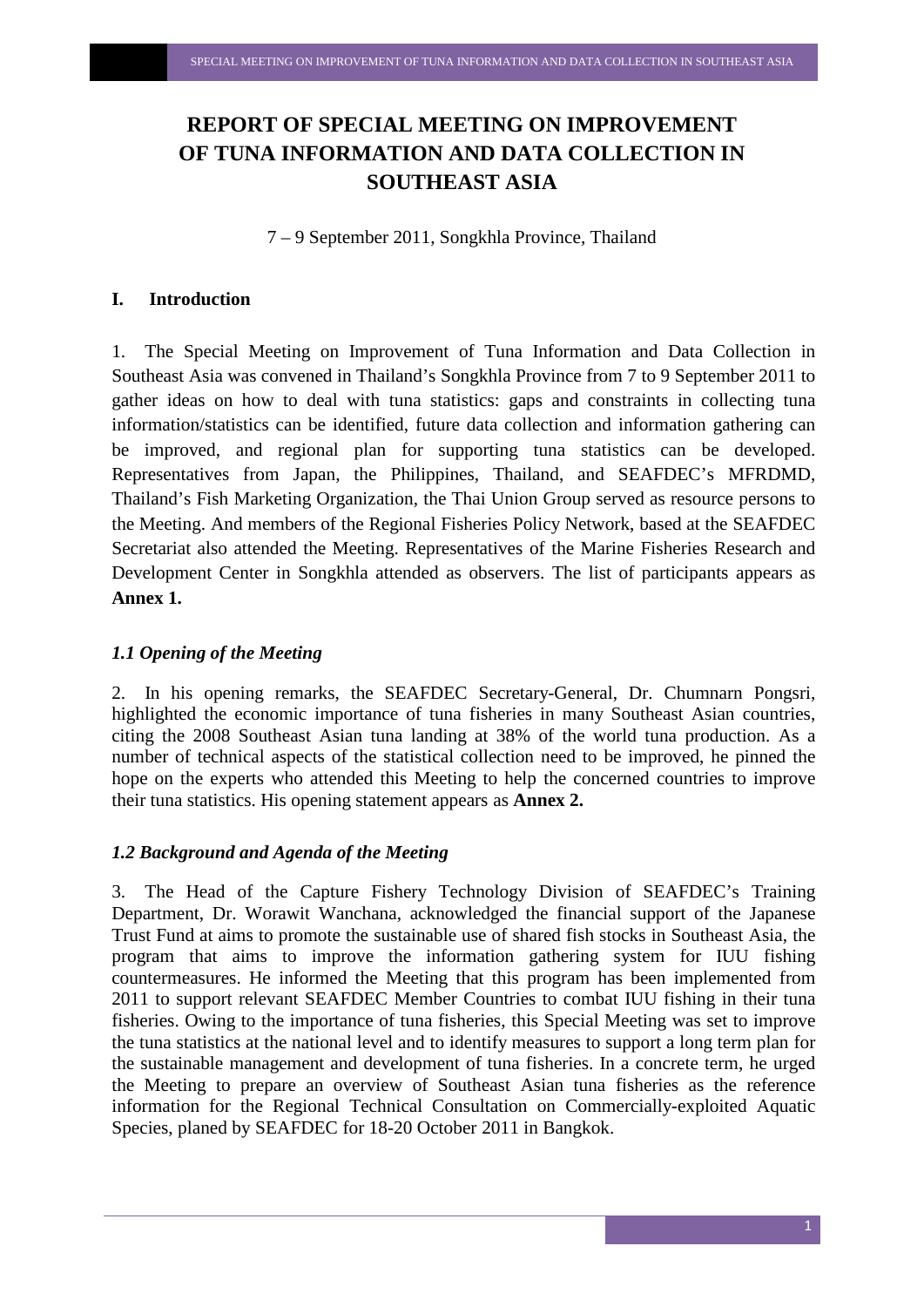#### **II. Updating the Information on Tuna Fisheries through Initiatives Related to Tuna Information Providers**

#### *2.1 Overview of Global Tuna Production*

4. The SEAFDEC Policy and Program Coordinator, Dr. Somboon Siriraksophon gave the summary of the status of the world tuna production (**Annex 3**). Taxonomically speaking, tunas comprise true tunas, billfishes, and tuna-like species under sub-order Scombroidei. These large and fast moving fishes fall into 15 species under four genera, namely: *Thunnus, Euthynnus, Katsuwonus*, and *Auxis.* The main economic species are the albacore (*Tunnus alalunga*), bigeye tuna (*T. obesus*), Atlantic bluefin tuna (*T. tthynnus*), Pacific bluefin tuna (*T. orientalis*), southern bluefin tuna (*T. maccoyii*), yellowfin tuna (*T. albacores*), and skipjack tuna (*Katsuwonus pelamis*). All these tunas are all oceanic, capable of long migration and constituting one or two stocks in each ocean. With the Atlantic and Pacific bluefin tunas inhabiting their eponymous oceans, the Southern bluefin tuna is found in the Atlantic, while the Pacific bluefin tuna is found in the Indian and Pacific Ocean.

5. In the continental shelf zone, some other neritic tunas inhabit. These include longtail tuna (*Tunnus tonggol*), blackfin tuna (*T. atlanticus*), black skipjack (*Euthynnus lineatus*), kawakawa (*E. affinis*), little tuna (*E. alleteratus*), bullet tuna (*Auxis rochei*), frigate tuna (*A. thazard*), and billfishes represented by marlins (*Makaira* spp.), sailfish (*Istiophorus* spp.), spearfish (*Tetrapturus* spp.), and swordfish (*Xiphias gladius*). Some tuna-like fishes have also made important fisheries; these are slender tuna (*Allothunnus fallai*), butterfly kingfish (*Gasterochis mamelampus*), wahoo (*Acanthocybium solandri*), bonitos (Cybiosarda, Orcynopsis, Sarda), Spanish and king mackerels, seerfish and sierra (*Scomberomorus* spp.), which are fished largely by small-scale and recreational fisheries. The slender tuna and butterfly kingfish are caught mainly as a by-catch in longline southern bluefin tuna fisheries.

6. In the commercial tuna fisheries, skipjack is the species that makes up the largest volume in the catch. With the exception for the Atlantic Ocean, the skipjack fisheries have shown an increasing trend. It is believed that the world's yellowfin tuna stocks have been fully exploited except in the Western and Central Pacific. The bigeye tuna stocks in the Atlantic and Indian Oceans are believed to have been fully exploited, while the Pacific Ocean stocks have yet to be determined. The pricey bigeye tuna has been largely harvested in the purse seine fisheries that hauls in smaller and lower priced fish at the expense of the longline fisheries that go after larger and more expensive tunas. In the temperate waters, the albacore has been moderately exploited in the Indian Ocean and in the North Pacific; it is over-exploited in the North Atlantic. The bluefin tuna, the highly sought after for *sashimi,* is believed to have been overexploited if not already depleted, while the Pacific stock is now fully exploited.

7. The status of exploitation of the tuna-like species and billfishes is less clear as little attention has been given to these species. A dearth of essential information in biology and fisheries has made the stock assessment of these species virtually impossible. To keep fishing a profitable business, the precautionary approach should be made applicable so that fishing overcapacity and deterioration of tuna and tuna-like fish stocks could be avoided. With interest in the sustainable tuna fisheries, five regional tuna organizations have been undertaking active research in tuna and tuna-like species. These are: the Commission for the Conservation of Southern Bluefin Tuna (CCSBT), Inter-American Tropical Tuna Commission (IATTC), International Commission for the Conservation of Atlantic Tuna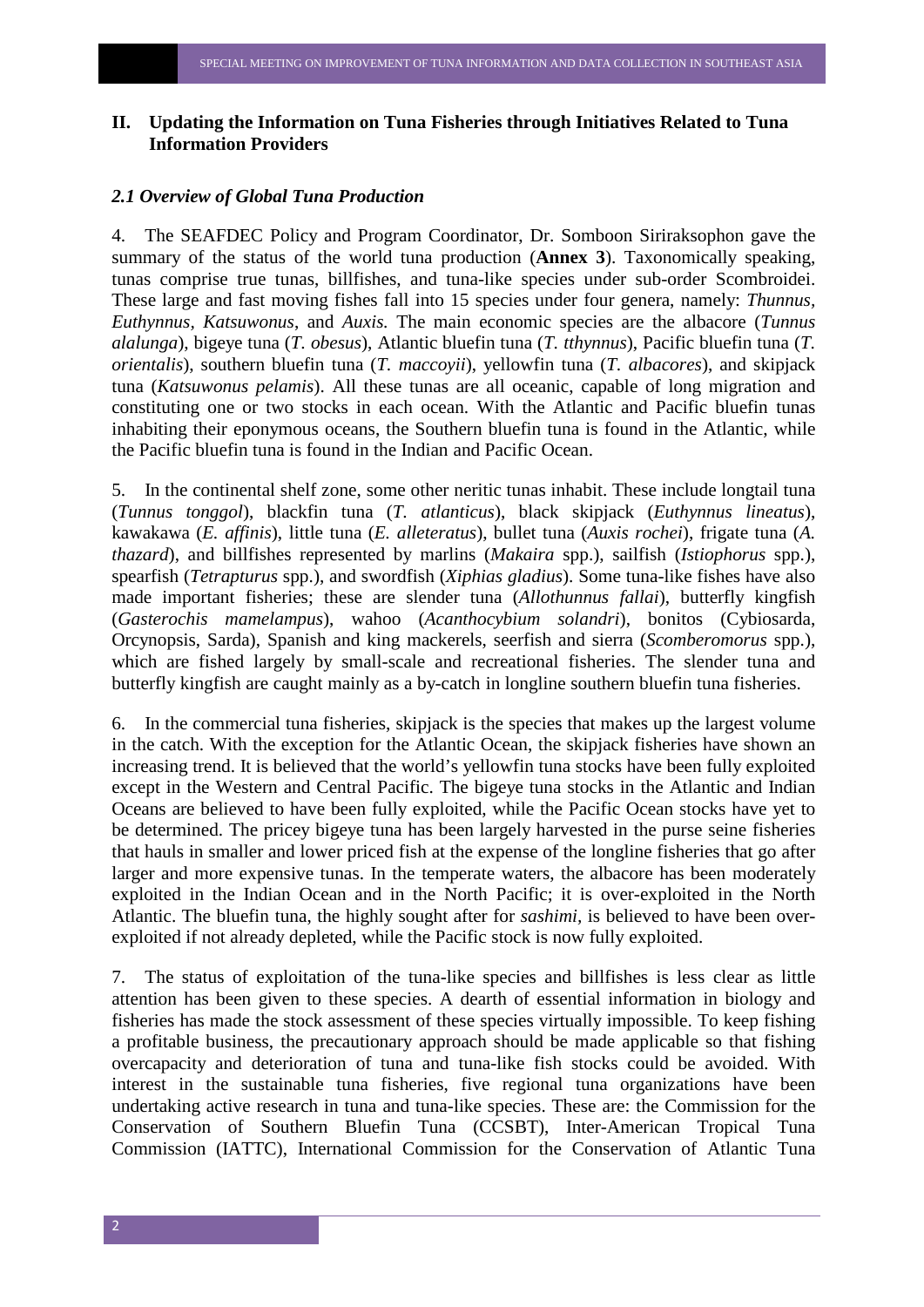(ICCAT), Indian Ocean Tuna Commission (IOTC), and the Western and Central Pacific Fisheries Commission (WCPFC).

8. In pursuing the objective of the Meeting, it was recognized that species-wise information of the tuna catch has been difficult to acquire particularly for the small sizes of yellowfin and bigeye tunas. Special training was recommended as a means for making available at various landing ports of personnel who is capable of identifying and reporting the tuna catch by species. The ability to segregate the species, especially those at a juvenile stage, should make stock assessment an easier task. In order to perform a tuna stock assessment, the existing or adapted models continue to require *inter alia* information on total catch, fishing effort, fishing grounds, and oceanographic conditions.

#### *2.2 Status of Tuna Fisheries in the Western Central Pacific Ocean*

9. In describing the status of tuna fisheries in the Western Central Pacific Ocean (**Annex 4**), Dr. Somboon Siriraksophon, the WCPFC has been active in tuna fisheries in the Western Central Pacific Ocean (WCPO), and the Western and Central Pacific Ocean—Convention Area (WCPO-CA). The Philippines is member of this Fisheries Commission, while Indonesia, Thailand and Vietnam are cooperating non-members. Over the years, the WCPFC has improved the data collection and tuna stock assessment methodology, resulting in a better understanding of the status and trends of WCPO and WCPO-CA tuna stocks. Notably among these improvements are the status and trends of four major tunas: the bigeye, yellowfin, albacore, and skipjack. Much has also been known about the status and trends of major billfishes such as the black marlin (*Makaira indica*), blue marlin (*M. amazara*), striped marlin (*Tetrapturus audax*), and swordfish. The main fishing gear in this fishing region are purse seine (and its drifting fish aggregating devices—FADs), log and free school, longline, pole and line, and troll.

10. In summary, the status and trends of tuna stocks in the WCPO, as perceived by the WCPFC, are as follows:

- (1) As a basis for tuna management, it can be stated that the stocks of bigeye tuna are approaching and overfishing state;
- (2) The yellowfin tuna stocks have not reached the state of being overfished; its biomass reference points have been found at the level above 1.00. It was noted that the surface fisheries in the Philippines and Indonesia could have contributed to a significant juvenile mortality although the available catch and effort data are insufficient to verify it. It is important in this conjunction that the concerned countries undertake to improve the estimates of their respective historical and current catch data from these fisheries in order to determine the missing components needed to determine the tuna stocks.
- (3) Given its biological potential, it can be stated that the WCPO skipjack stocks, at the depletion level of 35% and their fishing mortality reference base points, are still healthy and yet to be overfished.
- (4) The fishing mortality estimates indicated that the albacore stocks have neither been overfished, nor their biomass are below the maximum sustainable yield (SBMSY).
- (5) There is a need to improve the tuna statistical data collection from the domestic fisheries of Indonesia and the Philippines that representing by species and total catches.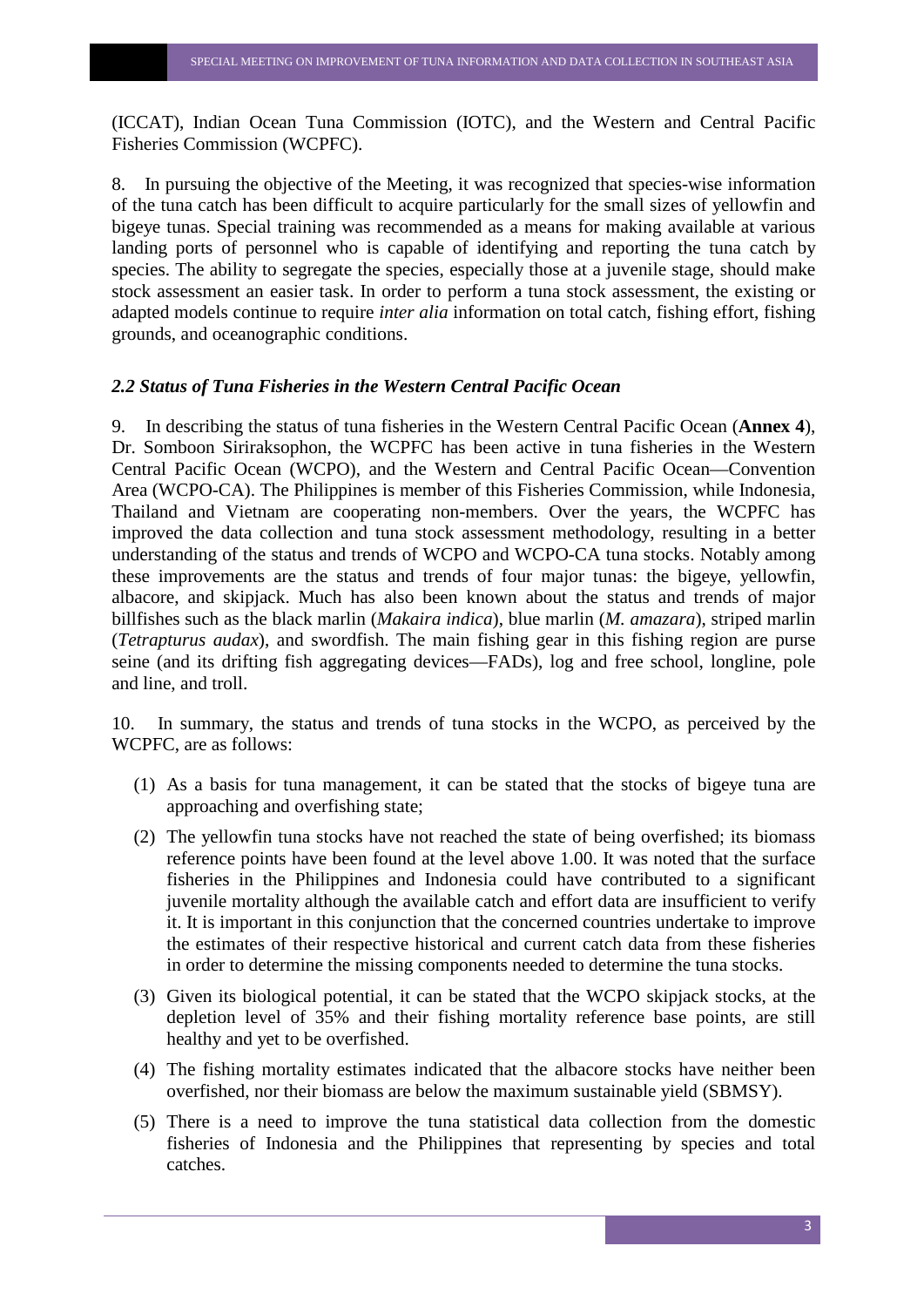(6) Owing to the unpredictability of species composition in a purse seine catch, the WCPFC was requested to continue its effort to improve the estimates of purse seine catch species composition. This is done while conservation and management measures (CMMs), port states, flag states and vessel operations are supporting the efforts of paired spill and grab sampling together with effort to collect the landing data kept by cannery.

11. After an extensive discussion, the Meeting recommended that a uniform standard to be used to determine the catch of small bigeye and yellowfin tunas should be developed. According to the ICCAT definition, juvenile bigeye tunas are those that weigh less than 30 kg. In light of the reported low proportion  $(2\%$  of the total) of the juvenile tuna catch, the Meeting was informed that the FAD introduction by the Philippines, as a result of a certain regulatory relaxation, has resulted in a sharp increase of the tuna catches from purse seine fisheries. In another front, the Meeting recommended the tuna RFMOs should undertake study to determine the extent of skipjack exploitation in the region as this fisheries relies on the increasing scarcity of anchovies and small sardines as baits. The Meeting also reminded that any change of fishing gear could result in a collapse of the canning industry.

#### *2.3 Fisheries Statistics of Southeast Asia*

12. The SEAFDEC Secretariat, Ms. Saivason Klinsukhon, presented to the Meeting the progress of SEAFDEC's compilation of Regional Tuna Statistics in Southeast Asia: Status, Issues and Way Forward (**Annex 5**). The compilation includes data on production of major tuna and tuna-like species caught by Southeast Asian countries. The compilation could be combined with information from other sources that shed a clearer picture on the status of tuna resources in the region. Nonetheless, various challenges, especially at the national level, e.g. budget and manpower have been reported. These shortcomings have impacted negatively on the timely regional statistical compilation.

13. As pointed out by the SEAFDEC Secretariat, the regional compilation of tuna statistics has faced difficulties in the assembly of the reported data owing to the incompatible methods of collection, analysis as well as the timely availability of the national statistics. Nonuniformity in the national tuna statistics has made it impossible to interpret the reported figures factually at the regional level. It was also suggested that efforts should be made to adopt at the national level a certain web-based tool to facilitate the timely submission and elimination of human errors in the information processing. Where relevant research findings are available, efforts should be made to share the information, for examples, in meetings, seminars or workshops.

14. The Meeting noted that the SEAFDEC compilation of regional tuna statistics is useful in predicting the trends of regional tuna fisheries. The non-uniformity of national fisheries statistics has made it difficult to combine the reported figures that either produces the total tuna catch or the break-down to the volume at species level. Nonetheless, Member Countries should make efforts to improve their data collection, analysis and dissemination through, for example, staff capacity improvement.

#### *2.4 ASEAN Tuna Working Group*

15. The representative of Indonesia's Ministry of Marine Affairs and Fisheries, Ms. Putuh Suadela, presented the update information on ASEAN Tuna Working Group (**Annex 6**). The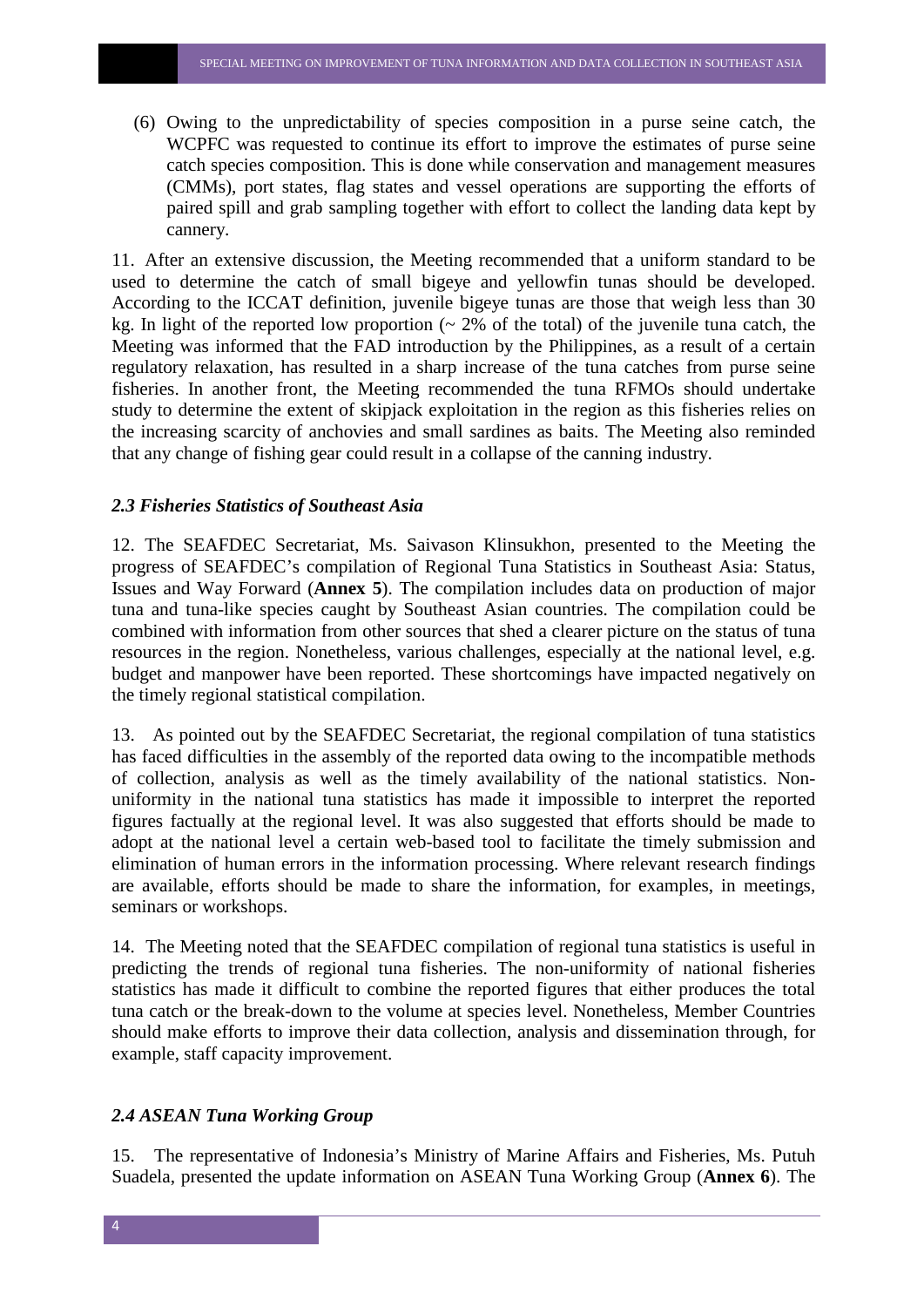representatives of Indonesia, Thailand, Vietnam and SEAFDEC attended the May 2011 of the Working Group that succeeded in drafting a Strategic Plan of Action for tuna products promotion. The Working Group also reaffirmed its commitment to the sustainable management of tuna and tuna-like species in the ASEAN region and to the promotion of utilization of tuna resources. It also encouraged the development of a regional tuna management plan.

16. Taking note of the draft Strategic Plan of Action, the Meeting observed that various organizations in the region could have already undertaken actions along this line. To enhance the exchange of information and to avoid duplication of efforts, the Meeting suggested a careful examination of the activities being carried out by various organizations working on tuna fisheries in the region.

#### *2.5 National Initiatives Concerning Tuna Information Collection/Reporting*

#### **(1) Japan**

17. The representative of Japan's National Research Institute of Far Seas Fisheries, Mr. Hiroaki Okamoto, presented to the Meeting the Japanese Tuna Fisheries and Data Collection System (**Annex 7**). Tuna fisheries in Japan comprise longline, pole and line, and purse seine fisheries. License in each type of the fisheries is given by the size of the fishing vessel. For the longline fisheries, the vessels of <20 GRT fish in the coastal areas, 10-120 GRT in the offshore areas, and >120 GRT in the distant waters. Similarly, the pole and line fisheries is made up by the vessels of <20 GRT in the coastal areas, 20-120 GRT in the offshore areas, and >120 but not exceeding 500 GRT in the distant waters. No coastal tuna fisheries are licensed for the coastal waters. The vessels of <200 GRT belong to the offshore fisheries, and those of >200 GRT to the distant waters. The fishing license obligates the fishers to keep and to submit their logbooks to the authorities at the specified duration. The owners of longline fishing vessel of 10 GRT and greater must submit their logbooks within 30 days after the fishing trip. As from 2008, all distant water longliners are obligated to submission of their logbooks every ten days.

18. Under the Japanese logbook system, some 40,000 licenses are issued each year to coastal longliners, 10,000 to offshore, and 90,000 to distant water longliners. The catch data can be extracted from these logbooks, the rates of return of which were reportedly as high as 90%, 90% and 92% for the coastal, offshore, and distant water longliners respectively.

19. The 100% rate of logbook return has been reported for the pole and line, and the purse seine fisheries. The total landing is readily determinable from the logbook. For smaller fishing vessels that are not included in the logbook system, their catch data are obtained from the landing statistics at local ports. While it is difficult to estimate the purse seine catch by species by the logbook system, validation with the unloading data has been used. As the catch of bigeye and yellowfin tunas often mix with smaller fish, it becomes necessary to determine the composition of the assorted catch.

20. In order to determine the volume of purse seine catch by species, a group of Japanese experts, in collaboration with the SEAFDEC Secretariat and three largest canneries in Thailand, carried out a sampling study in April 2010. The Thai canneries imported tunas from the purse seiners flying the flags of Chinese Taipei, Vanuatu, Japan, Republic of Korea, and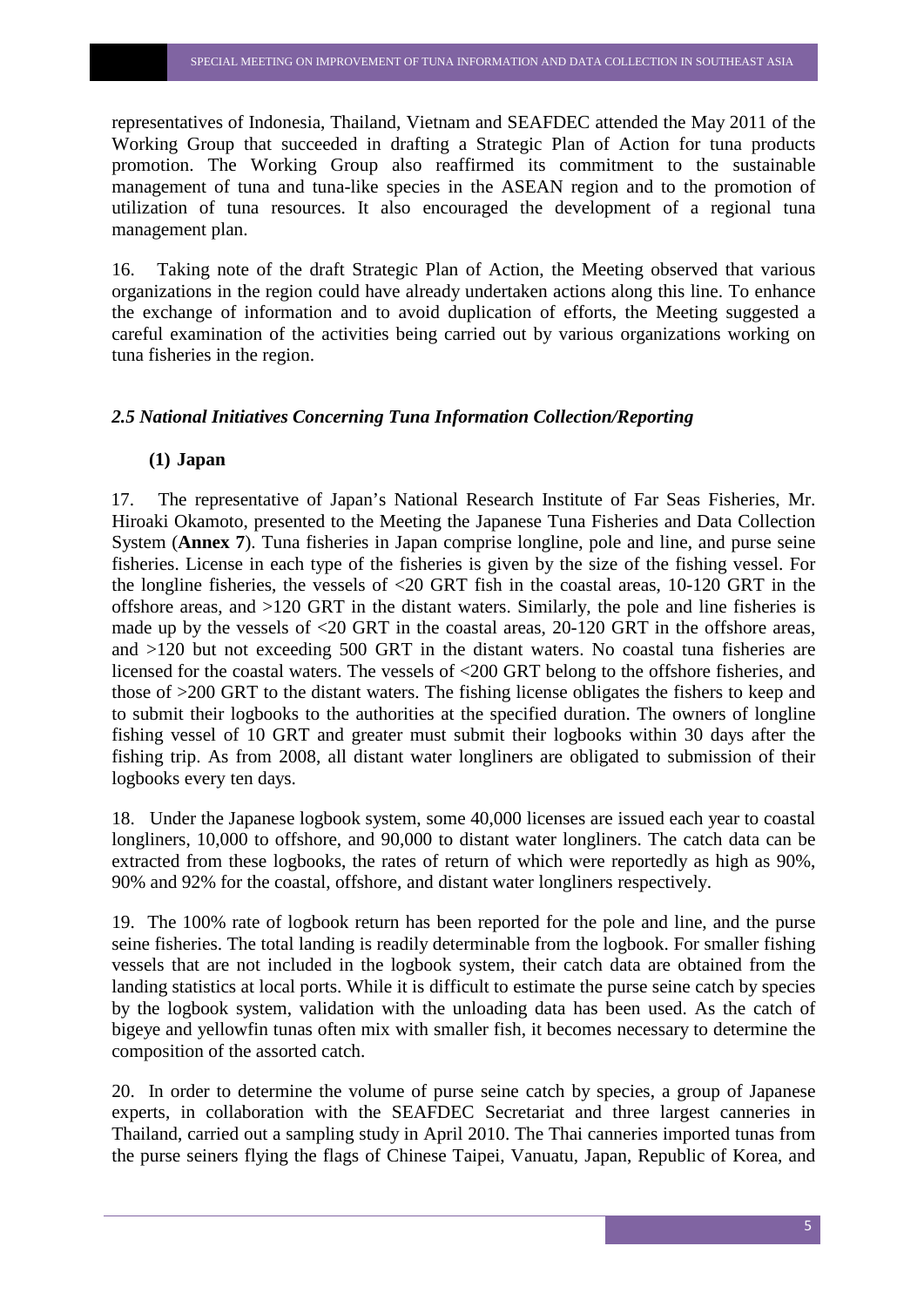the Federated States of Micronesia. Through this sampling method, the estimates by species of tuna processed by the canneries were obtainable.

21. It was believed that the estimates of the purse seine catch by species, as obtained from the cannery sampling survey, were reliable. However, their reliability depended on the size of the fish as small-sized yellowfin is morphologically similar to that of bigeye, something that made correct sorting at the cannery level difficult to achieve. To estimate the volume of tuna by species at the cannery level, it would become necessary to investigate further as to how the canneries segregate smaller-sized tunas in their processing.

#### **(2) Indonesia**

22. The Indonesia representative, Ms. Putuh Suadela, shared with the Meeting the status of tuna fisheries and data collection system of Indonesia (**Annex 8**). The major tuna and tunalike species caught and landed in Indonesia are largely yellowfin, bigeye, skipjack, and albacore. The major tuna fishing fleets employ longliner, purse seiner, pole and liner, and hand liner, while some fishers resort to using troll line and drift gill nets. Handline is the most common fishing gear used by small-scale fishers operating the vessels under 5 GT. Skipjack, the preponderant species in Indonesian tuna fisheries, is believed to have yet a healthy stock for future exploitation.

23. Tuna statistics is a challenge for Indonesia, given the size of the country, the large number of fishers (estimated at 2 million with >600,000 fishing vessels in 2009), and their different views towards fishing accountability. Even with the science of statistics, it is still difficult to cope with obtaining reliable field data that fit the various analytical models owing to the shortage of qualified field enumerators, and the importance of fishery statistics in the national fisheries management. Human resource development appears to be the foremost necessity to address this situation.

#### **(3) Malaysia**

24. The representative of Malaysia, Ms. Noraisyah Binti Abu Bakar, shared with the Meeting her paper on tuna fisheries in Malaysia (**Annex 9**). With the expansion of the EEZ and Malaysia's full membership at the IOTC, Malaysian fishers have enjoyed a much greater fishing rights, especially in the Indian Ocean for tuna fisheries. The recognized tuna species in Malaysian waters include eastern little tuna or kawakawa (*Euthynnus affinis*), longtail tuna (*Thunnus tonggol*), and frigate tuna (*Auxis thazard*) in the coastal fishing grounds, while yellowfin, skipjack, and bigeye are fished in the oceanic waters. Other species, such as marlin, swordfish, sailfish, and Spanish mackerel are also recognized.

25. Malaysia's 2009 tuna landings comprised 49% by weight of longtail tuna, 34% of kawakawa, and the remaining 17% was shared by frigate, skipjack and other oceanic tunas. Small (<70 GRT) purse seiners generally fish for neritic tuna in the South China Sea and the Straits of Malacca, while larger (70 GRT) purse seiners operate in the waters of Sabah, Sarawak and Labuan. A few longliners fish in the Indian Ocean targeting the yellowfin and bigeye tunas.

26. Shortage of competent field personnel for data collection has also challenged the compilation of Malaysia's tuna fishery statistics. In absence of appropriate and cost effective data collection system, inadequate funding has made any tuna survey unattractive to policy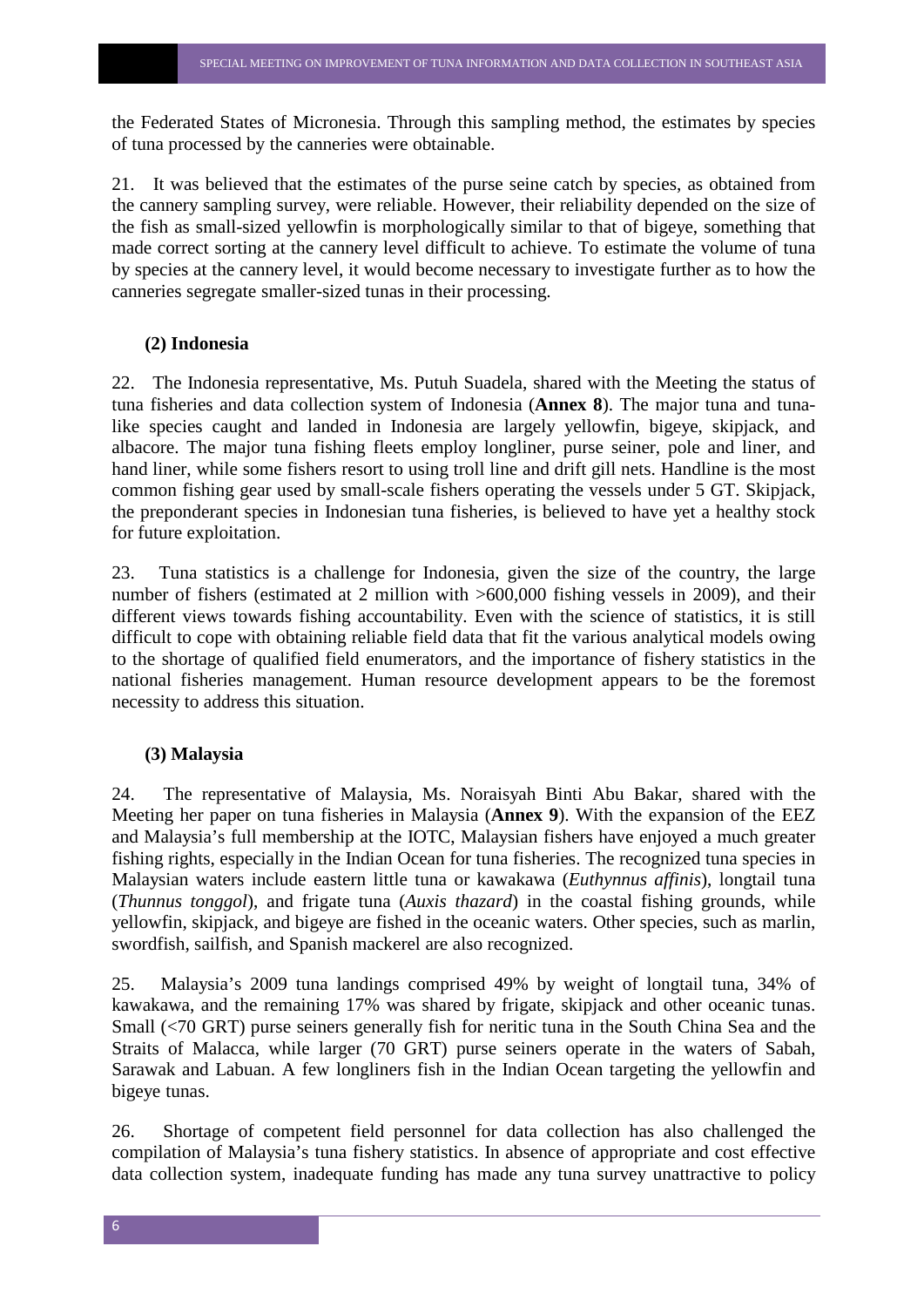makers. Like other countries, competent staff and comprehensive and standardized data collection system are perhaps the areas that need immediate attention. Better coordination of tuna-related agencies was also suggested.

27. It was noted by the Meeting that the tuna catch within and beyond the Malaysian EEZ should be treated separately as they are relevant to tuna stock assessment. Noting the high quality data, the Meeting also suggested that the Malaysian experience in the management of fishing capacity could be shared with other countries in the region, especially with regard to certain fisheries management measures. It was also noted that the biological aspects of tuna stocks should not be overlooked, given their relevance to the effective management of tuna resources.

#### **(4) Myanmar**

28. The report on the status of offshore fishery resources and tuna fisheries in Myanmar (**Annex 10**) was presented by the Myanmar representative, Mr. Julius Kyaw. In Myanmar, offshore fisheries refer to capture fisheries that employ active fishing gear (e.g. trawl nets, purse seine nets) and fishing vessels 30 ft in length overall (LOA), driven by engine of 12HP or greater. In contrast to inshore fisheries, the offshore fisheries operate from 5 nm away from shore in Rakhine State, and 10 nm in Ayeyarwaddy and Tanintharyi States to the EEZ outer limit. Under the Fisheries Law of 1990, Myanmar fishers are allowed to fish in the territorial waters outside the inshore area, while joint venture fishing operators operate from the outer limit of the territorial waters to the EEZ. Myanmar has no fishing vessels that operate in the high seas.

29. It was suggested at the Meeting that the tuna landing statistics of Myanmar should be closely examined as landing outside Myanmar and trans-shipment in offshore waters by foreign fishing vessels are a possible loophole that this portion of the tuna catches may not be reported. Moreover, by species report of the tuna catch could help facilitate export of products to the EU countries.

#### **(5) Philippine**

30. The representative of the Philippines, Ms. Elaine G. Garvilles, presented the overview, issues and concerns of Philippine tuna fisheries information collection (**Annex 11**) to the Meeting. Annual tuna catch for 2010 for the Philippines was reported at 574,836 tonnes, 65% by commercial tuna fisheries and the rest 35% by the municipal tuna fisheries. The major species caught are yellowfin, skipjack, eastern little tuna or kawakawa, and frigate tuna. Although bigeye tuna was also caught, the fish under 60 cm in length were often reported as yellowfin tuna. A great variety of fishing gear has been used by commercial tuna fisheries in the Philippines; these include purse seines, ring nets and handlines. Even in greater variety of gear used by the municipal tuna fisheries, the line gears, however, contributed about 60% to the total annual catch. Being a member of the WCPFC, the Philippines submit tuna catch information that comprises data from the country's EEZ and Philippine waters.

#### **(6) Thailand**

31. Director of Marine Fisheries Research and Technological Institute of Thailand's Department of Fisheries, Ms. Praulai Nootmorn, presented the report on improvement of tuna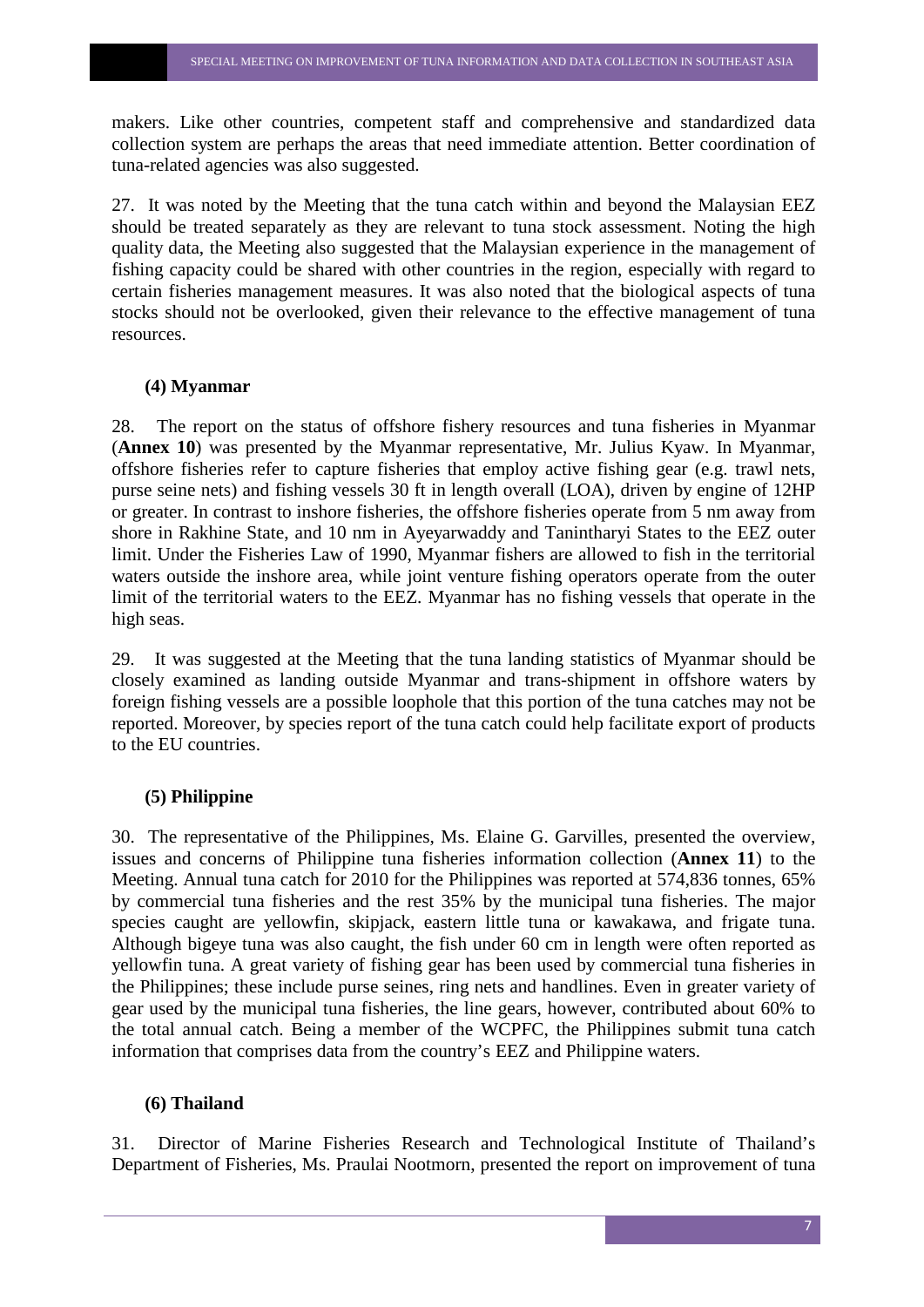information and data collection in Thailand (**Annex 12**). The economic importance of neritic tuna has remained high since 1982 owing to the demands of tuna canneries in the country. Three species of neritic tunas (frigate, eastern little and longtail tunas) are preponderant in the tuna purse seine operated in the Gulf of Thailand. Bullet tuna, frigate, and kawakawa made up the greater catch composition in that order. Light luring purse seine has been used to catch frigate tuna, bullet and longtail tuna in the Andaman Sea; bullet tuna, frigate and kawakawa made up, in that order, the most abundant species in the catch. Given the high tuna demands by Thailand's canneries, the main supplier of canned tuna in the world, research on tuna stocks has become an urgent matter to shed light on the existing problems, concerns and status of tuna fisheries in Thailand.

32. The meeting noted that tuna longliners from 16 countries (e.g. Indonesia, Japan, Philippines, Malaysia, Singapore) landed their tuna catch in Thailand's Phuket Port. Although landings are also reported from Bangkok and Songkhla, records from the logbooks submitted by the foreign vessels have been made convenient as the landings are eventually transported to Phuket. The logbook reporting has also been practiced by domestic tuna fishing vessels.

#### **(7) Vietnam**

33. The Vietnam representative, Mr. Pham Viet Anh, presented the overview of tuna fisheries in Vietnam (**Annex 13**). The Vietnamese tuna fisheries were reported to target oceanic tuna species. Bigeye and yellowfin tunas are largely landed by longline fishing vessels, while skipjack mainly by gillnet and purse seine fisheries. The annual tuna catch in Vietnam was reported at about 14,800 tonnes, largely composed of yellowfin tuna. Being a cooperating member of WCPFC, Vietnam is now developing its tuna fisheries data collection system as well as legal, policy and institutional arrangement of management regimes for country's sustainable tuna fisheries.

34. In discussing the existing data collection mechanism used by Vietnam, the Meeting suggested that in general, the total annual catch should also be supported by the catches by species. It was informed that Vietnam is currently implementing a project aiming to strengthen its national tuna statistics, and reports on the comprehensive tuna transactions (total export from its EEZ, imported raw materials for processing and re-export) are being prepared. In this light, the Meeting encouraged Vietnam to share additional pertinent information, e.g. CPUE and stock assessment data.

#### **III. Stock Assessment of Tuna Resources**

#### *3.1 Western and Central Pacific Fisheries Commission (WCPFC)*

35. The data requirements of the WCPFC for tuna assessment in WCPO area (**Annex 14**) was presented by the Philippines representative, Mr. Noel Barut who provided the information on the Commission's *modus operandi.* Among the Southeast Asian countries, the Philippines is now a member of the WCPFC, while Indonesia, Thailand and Vietnam are cooperating non-members. As a member, the Philippines is able to participate fully in the WCPFC activities, such as to be represent and to voice opinion in meetings of the Commission and its subsidiary bodies. The activities of cooperating non-members are limited to participation in the Commission's activities but not in decision-making. Nonetheless, the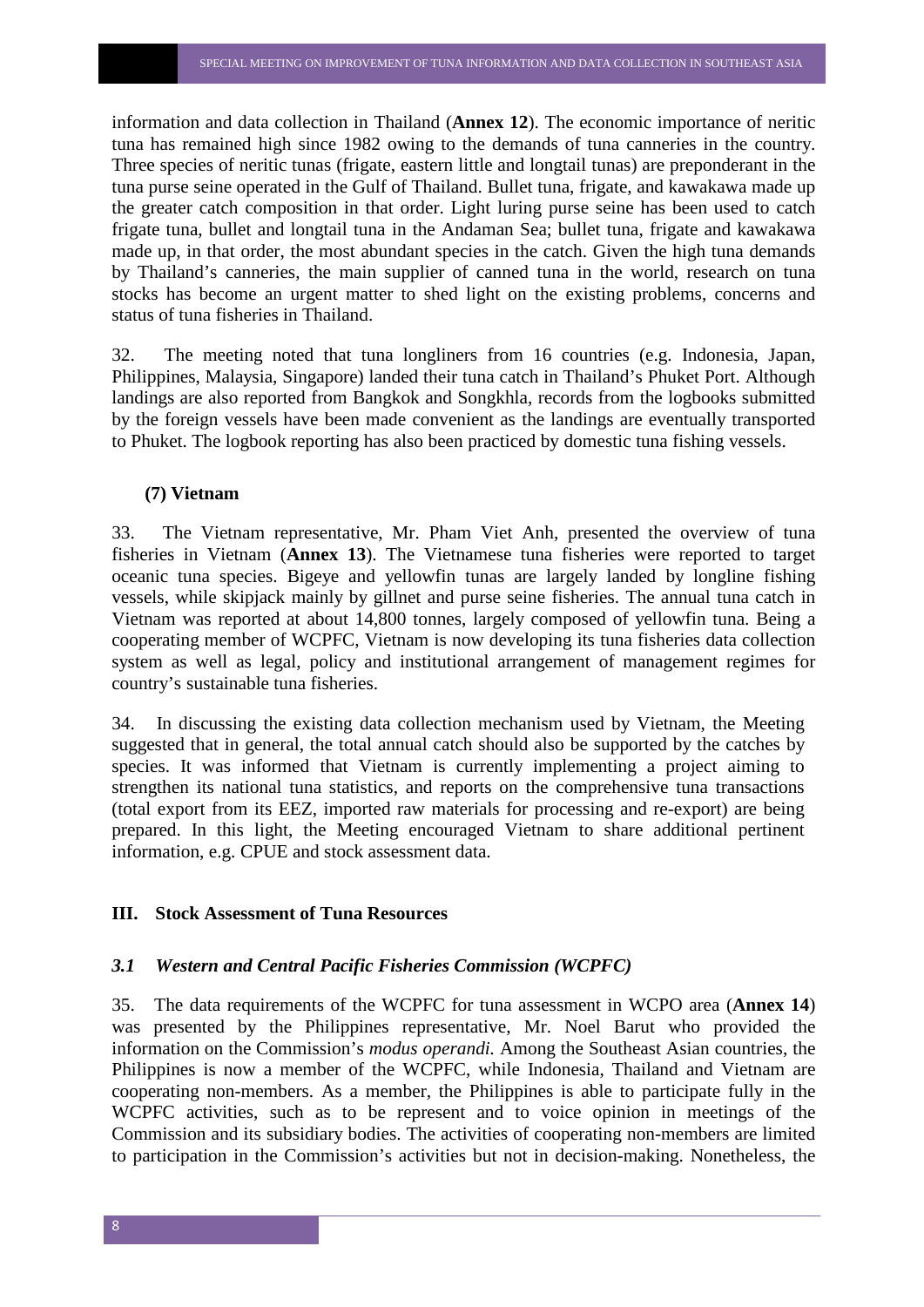non-members are bound by any conservation and management measures adopted by the Commission.

36. Many types of data associated with fishing operations (fishery-dependent) are collected by the Commission for the assessment of tuna stocks in the WCPO area. These include catcheffort and landings, based on logbooks, fishing methods, fish size, and other associated biological, environmental and oceanographic data. Recognizing the importance of the quality of the data, there is a need to compromise between the data, information, contents and their costs. These data should facilitate the WCPFC tuna scientists to undertake comprehensive tuna stock assessments, and to report on the status of target tuna stocks, which is essential information for the regional tuna resource management.

37. An assessment of the status of tuna stocks was reported as on-going in the case of the Philippines. The assessment employed the MULTIFAN-CL (MFCL) model that the Commission has been using in tropical tuna stock assessment. The MFCL is a model that analyzes the time series of length-frequency data of the fish stock. In this assessment, the researchers conducted sampling audit of tuna at the related ports so that the tuna data and information of target species could be generated.

#### *3.2 Indian Ocean Tuna Commission (IOTC)*

38. The updated information on tuna fisheries of IOTC (**Annex 15**) was reported by Thailand representative, Ms. Praulai Nootmorn. She provided the summary, conclusion and recommendations made during the  $13<sup>th</sup>$  Session of the scientific committee of the IOTC, held in December 2010 in Victoria, Seychelles. In this context, the outcomes of four working party meetings in 2009 on billfishes, ecosystems and by-catch, tropical tunas, and data collection and statistics were reported, providing a comprehensive stock status and technical advice for the management of all tuna species covered by the IOTC.

39. Attention was drawn to the revision of stock assessments for tunas that recommended the maximum exploitation level of 102,000 tonnes for bigeye, and 300,000 tonnes for yellowfin in order to keep the stocks at a healthy state. It was observed that with the on-going decline in fishing efforts for swordfish, and its annual catch was well below the estimated MSY of 29,000 tonnes, appropriate management measures should be introduced for the Indian Ocean while monitoring of its stocks continues. It was noted that the swardfish annual catch in the southwestern part of the Indian Ocean should be kept below 6,426 tonnes.

#### *3.3 Coastal Tuna Stock Assessment Method*

40. Ms. Putuh Suadel of Indonesia presented the status of national fish stock assessment program of Indonesia (**Annex 16**). She informed that various agencies in Indonesia have been involved in fish stock assessment, including the Marine and Fisheries Research and Development Agency (MFRDA), the Directorate General of Capture Fisheries (DGCF), and the National Commission for Fish Resources Assessment (NCFRA). For the assessment of tuna stocks, they employed various methods, e.g., tagging for skipjack in pole and line fisheries in the eastern part of Indonesian waters. In collaboration with the Commonwealth Scientific and Industrial Research Organization (CSIRO) of Australia, the otholimetric technique was also used in a tuna study. Owing to the constraints in operational techniques, the skipjack tagging had been abandoned.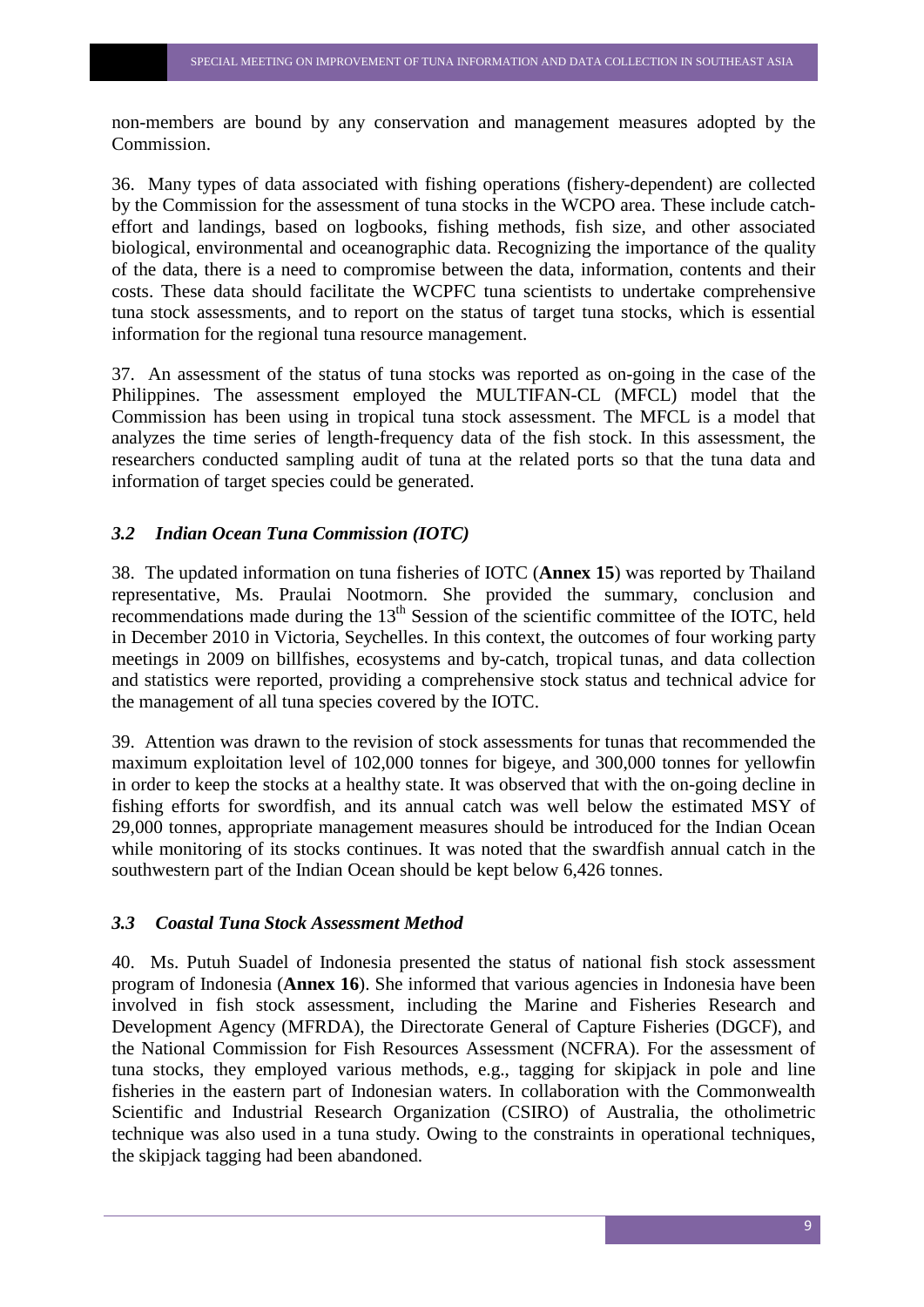41. The results of the national stock assessment program are expressed as the estimation of fish abundance in terms of volume and biomass, the essential data for the MSY and total allowable catch (TAC) calculation for each fishery management area, and for the national picture. These accounts could facilitate an analysis of population dynamics, from where a proper exploitation rate could be determined for a particular fishing ground or for the whole country. The information could also used to generate alternative management measure for development opportunities and fishing effort management.

42. The remote sensing system, as used by certain agencies for fish stock assessment, was seen as a useful tool to locate the concentration of pelagic fishes, their migratory patterns, and as useful information for fishers. For species identification, the Meeting felt that the molecular genetics approach may not lend itself as an appropriate tool at a landing port. Ocular inspection was recommended by the Meeting as an appropriate method for identification of tuna and other fish species, provided that training of such competent personnel must be conducted. The WCPFC manual for tuna identification that the Commission uses in its observers program may also serve as a useful tool to the ocular inspection at the port.

43. The coastal tuna stock assessment methodology used in Malaysia (**Annex 17**) was presented by Ms. Noraisyah Binti Abu Bakar of Malaysia. Although Malaysia has implemented a tuna tagging program in its waters for the past 30 years, the status of tuna stocks is based on the annual landings of neritic tuna at the various ports. She insisted that the tagging program has not only generated substantial information on tuna biology and stock structure, it is also recognized by concerned fishery scientists as a useful tool for tuna resource management, especially in their migratory route and growth.

44. Mr. Noel Barut of the Philippines presented an overview of the methodology of the national stock assessment program (NSAP) of the Philippines (**Annex 18**). He informed that the NSAP was launched in 1983, and formally implemented nationwide in 1997. The program has helped standardization and continuity of the data/information collection, analysis as a nationwide method for fishery statistics. The data collected from selected landing sites in all 14 political regions are sorted by gear for volume of catch, species composition, fishing effort, etc. These data are made available as a database that can be accessed through nfrdi.da.gov.ph/publication.html. All data, especially on tuna stock assessment, are submitted to WCPFC for further incorporation in the analysis of tuna stocks in WCPO using MFCL. The Meeting was also informed that the NSAP data gathering made it possible to determine the number of licensed and unlicensed fishing vessels.

45. Under the NSAP, statistical enumerators are largely fisheries graduates, employed on an *ad hoc* basis. Their satisfactory performance is held as the determining factor for the renewal of their employment contracts and could serve as a stepping stone toward their future permanent employment. This employment arrangement is believed to be a factor contributing to quality field data as the Philippines, as a member of WCPFC, is obligated to the submission of pertinent data for the WCPO tuna stock assessment.

46. Ms. Praulai Nootmorn of Thailand presented the methodology of coastal tuna stock assessment in Thailand (**Annex 19**). She informed that a 4-year project on neritic tuna resources in Thai waters has been put into implementation from 2011 comprising the following sub-projects: 1) Neritic tuna resources status and fisheries in the Gulf of Thailand; 2) Neritic tuna resources status and fisheries in the Andaman Sea; 3) Reproductive biology of the eastern little tuna, frigate tuna and longtail tuna in the Gulf of Thailand; 4) Reproductive biology of the eastern little tuna, frigate tuna and longtail tuna in the Andaman Sea. The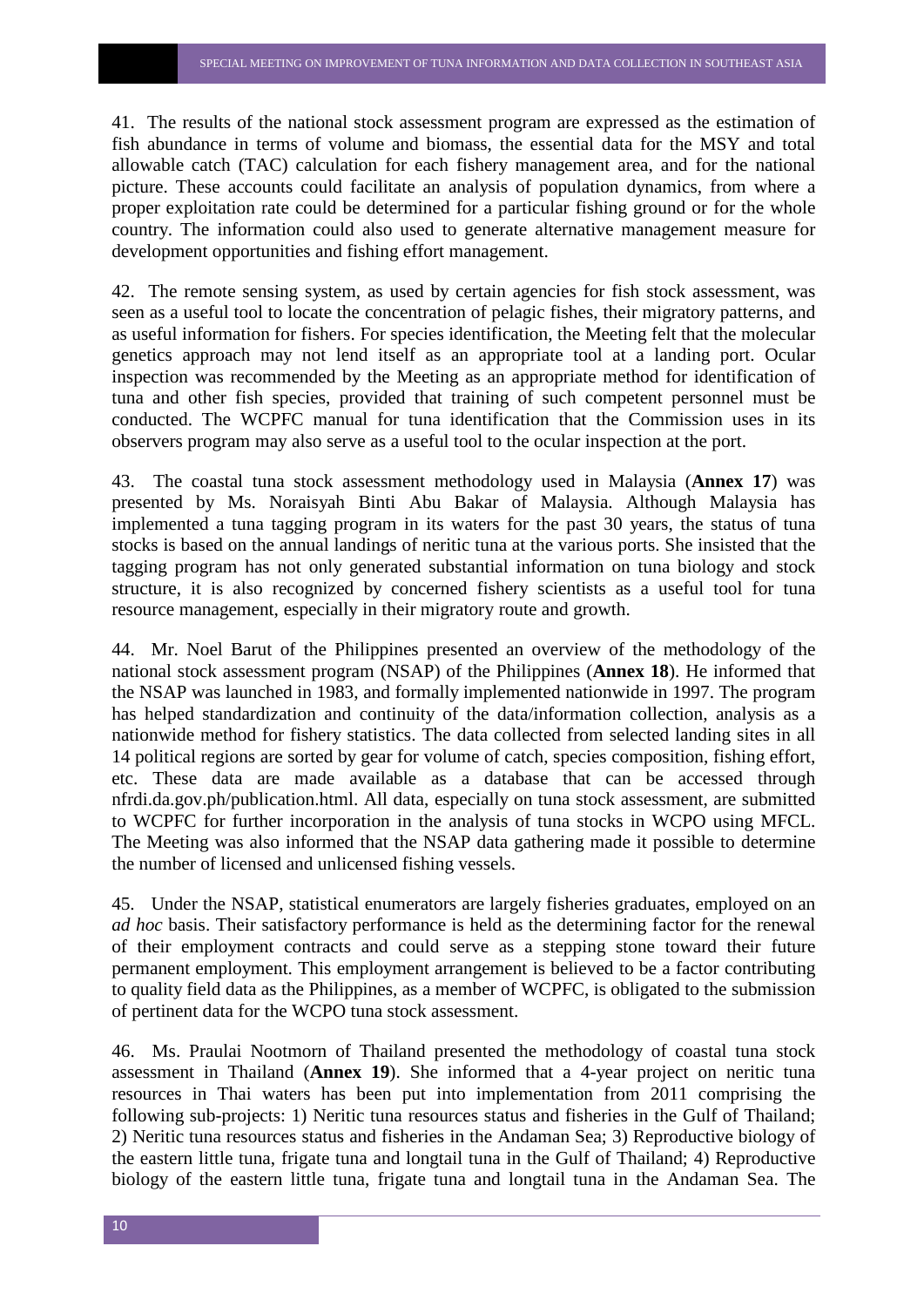information is obtained by interviewing of fishing master and their crew members of the tuna purse seiners and king mackerel gillnetters to solicit data on fishing grounds, fishing efforts, volume of catch per month or per fishing trip, etc. Sampling method of the catch by gear is used to obtain data on species composition, body weight and size of each species.

47. It was observed at the Meeting that routine statistical collection is useful and should be established as part of the national fisheries management functions. The importance of statistical reliability cannot be overemphasized. National policies should be formulated in such a way that the fishing fleets provide regularly and timely the reliable information to the authorities. The policies should also ensure a high technical competence of field enumerators at the local level in balance with the number of sampling fishing ports.

#### *3.4 Tuna Companies*

48. Thailand's Fish Marketing Organization Deputy Director, Mr. Pramuan Rugjai, presented to the Meeting the EU regulations related to tuna production (**Annex 20**). The regulations recognize some 40 tuna and tuna-like species in the Atlantic, Indian, and Pacific Oceans and the Mediterranean Sea. Out of these five species—bigeye, albacore, skipjack, yellowfin, and bluefin tunas are the preponderant fish in the world tuna trade. In wet weight, 69% of tunas of the global tuna cathch comes from the Pacific; 21% from the Indian Ocean; and the remaining 10% from the Atlantic and the Mediterranean Sea. Being the world's largest market for fish and aquaculture products, the EU imposed regulations on food safety and food security that include the establishment of food safety authority, health condition for the production and marketing of fish products, and establishment of community system to deter and eliminate the IUU fishing. These EU regulations are aimed at addressing important world's fisheries issues, e.g. overcapacity and combating IUU fishing. The EU also ensures that RFMOs accept their full responsibility for attaining food safety and security.

49. Considering the issues on food safety and security as required by the EU and its effort to convince countries in the region, the Meeting recognized the need to strengthen regional collaboration and information sharing in the face of many EU regulations have been put into force. In this connection, coastal countries are expected to lend their support to the RPAO activities, especially with regard to IUU fishing. In short, countries are expected to improve the quality and safety of their fish and fishery products, not only for export but also for domestic consumption.

50. Ms. Pattaratjit Kaewnuratchadasorn, Program Manager of the SEAFDEC-Sida Collaborative Project, delivered the summary of the sustainability for Tonggol/Longtail tuna (*Thunnus tonggol*) from the Gulf of Thailand (**Annex 21**) that was prepared by Abba Seafood of Sweden. As a trading partner, Abba Seafood has, over the past 30 years, been importing Tonggol/Longtail tuna products from Thailand for further distribution to various European markets. The joint efforts made by Thailand tonggol canning industry and all its stakeholders as well as the sustainable tonggol tuna catches have made it possible for the Thai canning industry to export quality tuna products to European consumers over the three decades, and both trading partners have enjoy their profitable relationship. Abba Seafood believes that the role played by the private sector could ensure the effective management of fishery resources for generations to come.

51. This collaborative endeavor has proven valuable for all stakeholders and governments to improve the fisheries. For examples, canneries could assist the government with biological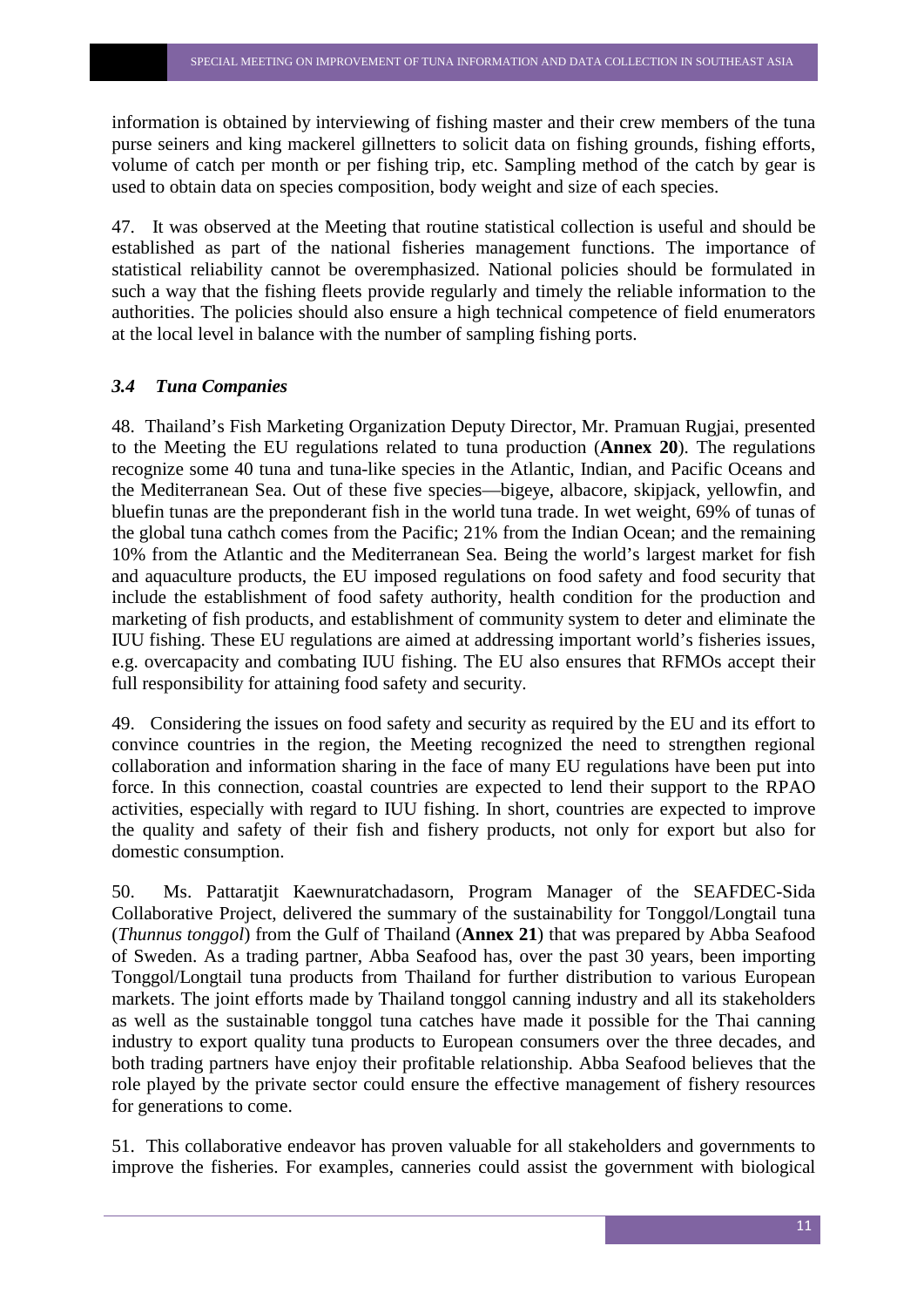sampling, retrieving tags where tagging program was being conducted. The private sector could promote further collaboration with other governments as well as facilitating meaningful projects for funding by interested donors. Abba Seafood has held high the tonggol tuna and its products not only as a favorite commodity, but also as a shared interest between the European consumers and the business in Thailand. Abba Seafood also collaborates with the Sustainable Fisheries Partnership and established a stakeholder committee in Thailand. It has also conducted an evaluation of the tonggol tuna fisheries as a basis for formulating a fisheries improvement plan. The results of the evaluation documented a number of areas where investments in research and management are believed to be beneficial.

52. The Deputy General Manager of the Thai Union Group, Mr. Narin Niruttinanon, presented the report on tuna industry situation and outlook in Thailand (**Annex 22**) to the Meeting. He said although Thailand's tuna industry is growing, it has to cope with many adversities: tuna stock management measures, fishing sustainability, produce traceability, reduced tuna catch and its associated higher prices. Measures for the management of tuna stocks have adversely affected the exploitation of bigeye and yellowfin, while skipjack may also brought under this pressure. These harsh management measures could have been derived from inaccurate data supplied by fishing logbooks. Measures in sustainable fisheries and product traceability have put more pressure on the industry to prove that the tuna catch for the product was taken from a sustainable and non-IUU fishing source. NGOs have been active in advocating the enforcement of these measures as well. On marketing, the rising prices of tuna product have been offset by the rising prices of raw materials, leaving canneries and packers with the same or even lower profit margins. It becomes much harder to keep the business going.

53. The Thai Union Group also informed the Meeting of its contribution to strengthening of social responsibility. As the founder of the International Sustainable Seafood Foundation (ISSF), the Union has been funding various tuna research conducted by NGOs, RFMOs and WWF for better management of the tuna resource. Tuna scientists have been funded by ISSF to conduct their studies onboard fishing vessels that may lead to responsible fishing in the Indian Ocean. More such funding is expected for the WCPO and the Atlantic Ocean. During the discussion on these issues, the Meeting admitted that inadequate commitment of fishing crews to the reporting of the catch could have been attributed to their need to ensure the highest possible quality of their catch.

#### **IV. Ongoing Tuna Information Collection in Southeast Asia**

#### *4.1 Highly migratory species information collection project" the on-going activity of SEAFDEC/TD*

54. In presenting the on-going activities of the SEAFDEC Training Department (TD), its researcher, Ms. Penchan Laongmanee, read the report on Information collection of highly migratory species in Indonesia, Philippines, Thailand and Vietnam (**Annex 23**) to the Meeting. Among these countries, all but Vietnam are members of IOTC, Philippines is WCPFC member, and Indonesia and Vietnam WCPFC cooperating non-members. Despite their membership and obligations, these countries have continued to struggle with the improvement of their tuna statistics. While the oceanic tuna stocks are believed to be depleted, no credible technical verification has been made available owing to a lack of technical and policy support. To address these shortcomings, the SEAFDEC TD has planned to strengthen the national fishing license system, improve registration system for all fishing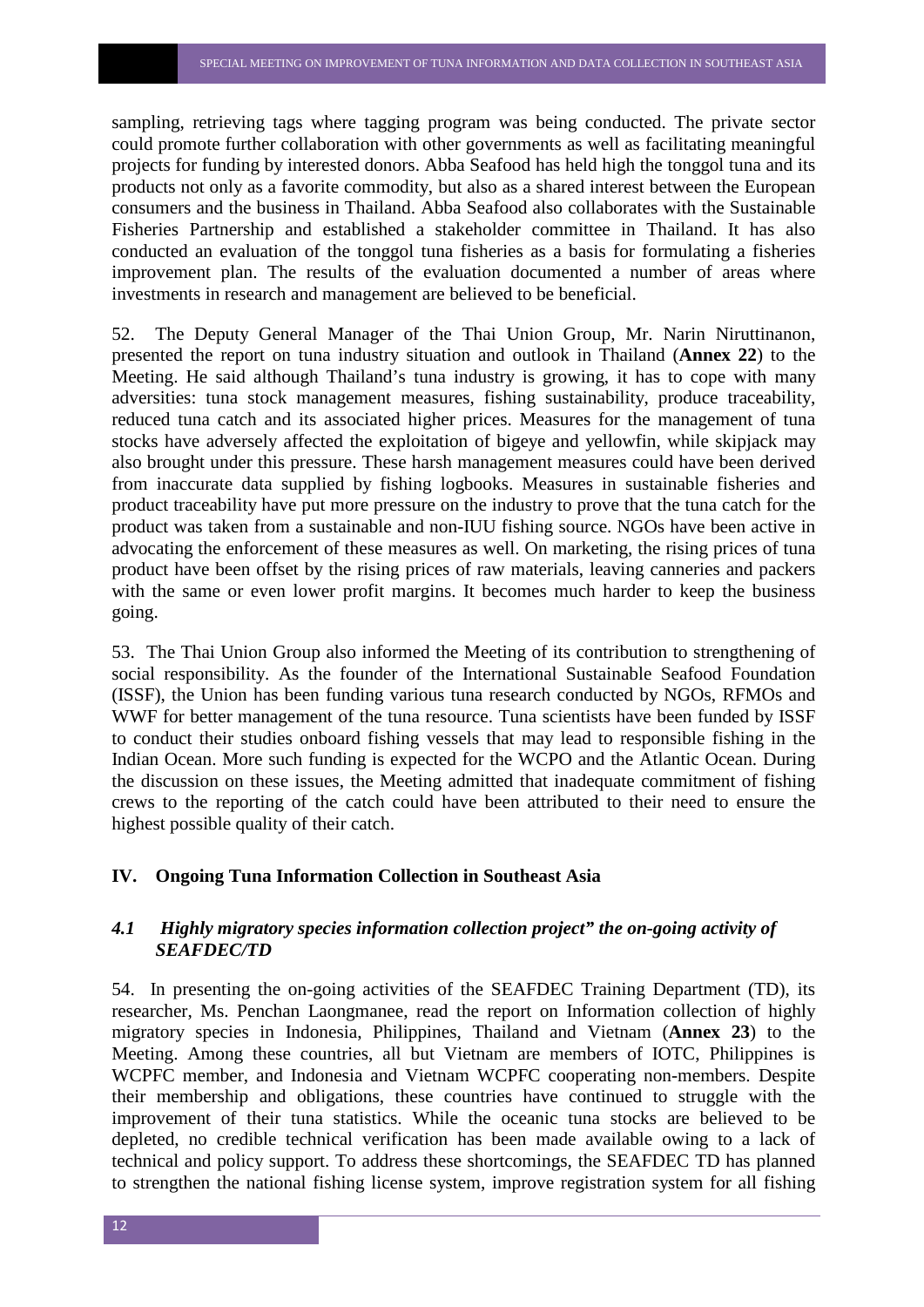vessels, promote the logbook system to keep correct records of the catch, establish/strengthen cooperation/coordination between fisheries scientists and the private sector, and support the assessment of neritic tuna stocks in Southeast Asian waters.

#### *4.2 Use of Tuna Fishing Logbook/Observer Program*

#### **(1) Indonesia**

55. The Indonesia representative, Ms. Putuh Suadela, presented to the Meeting the lessons learned in implementing fishing logbook in Indonesia (**Annex 24**). Under this system, Indonesia requires the submission of fishing logbook at the landing port to facilitate the verification of fishing license, fishing gear and vessel registration. Despite the great benefits that could be derived by the logbook system, especially for statistical compilation, Ms. Suadela revealed that Indonesian fishers continued to encounter difficulties in filling out the logbook despite the terminologies are given in the local language, and the manual with pictures for species identification have been provided.

#### **(2) Malaysia**

56. Ms. Noraisyah Binti Abu Bakar of Malaysia presented the lessons learned in implementing fishing logbook in Malaysia (**Annex 25**) to the Meeting. In Malaysia, the vessel operation report (VOR) serves as the fishing logbook. The VOR requires information on total fish landing by a vessel by species including by-catch. The stratum specific sampling at 35% is applicable for coastal fishing vessel (< 70 GRT), and 100% for deep sea fishing vessels. For neritic tuna VOR, the District Fisheries Officer is responsible for providing basic information, verification of landing data, and preparing the VOR that is subsequently kept with the vessel's folder. The landing report is prepared by the fishery officer on duty from the information provided by the vessel owner. The VOR is used mainly for tuna fisheries; it is also used in regulating the size of fishing fleet as annual renewal of fishing license is mandatory.

#### **(3) Philippine**

57. Ms. Elaine G. Garvilles of the Philippines presented to the Meeting the lessons learned in implementing and collecting operational logsheet information in the Philippines (**Annex 26**). She said the catch documentation scheme was launched by the Bureau of Fisheries and Aquatic Resources (BFAR) in 2008. The scheme is part of the Tuna Fishery Data management (TUFMAN) system that gathers the operational logsheet (logbook) data from purse seiners (PS) and ringnettes (RN). The Philippine logsheet provide information on vessel name, country of registration, registration number, fishing operator, fishing permit, volume of the catch by species, type of gear used, type of fishing activity and of fishing set, fishing duration, and geographical location of the fishing ground. In the beginning, it was found that compliance by fishing vessels was low due to a lack of support, cooperation, understanding, and appreciation by the stakeholders. After series of consultations and explanation of benefit for issuance of EU catch certificate, the compliance has improved. BFAR has also compile, as part of the Philippine Cannery Data Management System (PECAN) the monthly cannery uploading data that include information on the fishing vessels and the catch. Ms. Garvilles concluded that, under the TUFMAN system, compliance to providing the catch information has been better.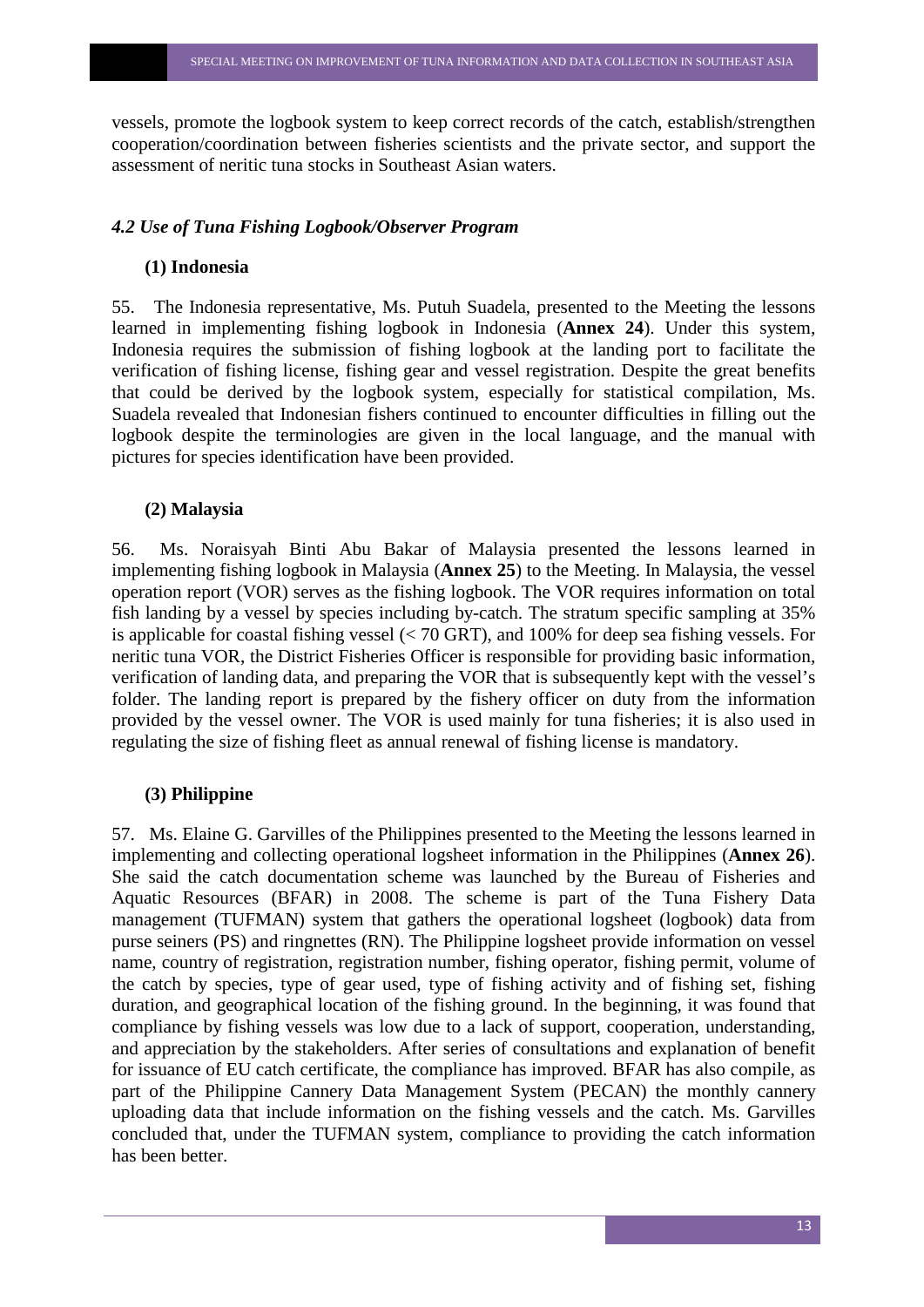58. It must be stated that the TUFMAN system is practiced by the commercial fishing industry as the Philippine Sports Fishing Commission is responsible for sports fishing and its pertinent data. The compliance by the commercial fishing vessels has been used as a basis for fishing license renewal, the requirement that needs to be done every three year.

59. The report on status of the Philippines fishery observer programme (PFOP) (**Annex 27**) was presented by Mr. Joeren S. Yleaña of the Regional Fishery Policy Network for the Philippines. The implementation of the PFOP is in line with the WCPFC Convention and is in accordance with the WCPFC conservation and management measures (CMM) 2007-01, the establishment of the regional observer program and CMM 2000-01, and the conservation of the bigeye and yellowfin tuna in the WCPO. As a compatible measure, BFAR issued the relevant Fisheries Administrative Order on the rules and regulation on operation of purse seine and ring net during FAD closure set by the CMM's of WCPFC from July to August from 2010. The PFOP becomes an independent provider of the primary and secondary production data, and information of catch and effort as well as stock assessment. Aiming at promoting responsible fisheries, the PFOP also plays a key role in monitoring, control and surveillance (MCS) activities. Through the PFOP information channel, important scientific data could be acquired.

60. The meeting was informed that BFAR trained personnel have been deployed in observers program under the PFOP. To acquire quality data, the observers need to be trained in debriefing technique. As the PFOP is supported by the industry, the services of these observers are compensated by private companies. BFAR has been worked in close cooperation with the private fishing companies so that observers can be deployed in strategic fishing areas all year round. In this context, the Meeting urged that relevant PFOP activities should be incorporated in academic curricular by fisheries schools and universities.

#### **(4) Thailand**

61. Dr. Kamonpan Awaiwanont of Thailand presented the report to the Meeting on the lessons learned in implementing and promoting the use of tuna fishing logbook in Thailand (**Annex 28**). Thailand has been using fishing logbooks (FLB) to acquire data from six different groups of fishing gear: trawl and push net, purse seine, gillnet, liftnet, trap, and other gear. The FLB system requires information on fishing duration, geographical information of the fishing grounds, and volume of the catch. Thai Department of Fisheries (DOF) has made it mandatory for all FLBs to be submitted by fishing operators along with a non-IUU fishing certification. Provincial Fishery Offices also require FLB submission as part of the fishing data network system.

62. The FLB is also a part of Thailand's catch certification scheme that DOF implements as a means of combating IUU fishing. Catch certification (CC) comes in two types: CC for large fishing vessels  $(>20 \text{ GT})$ , and simple CC  $(SCC)$  for small fishing vessels  $(<20 \text{ GT})$ . To facilitate a transshipment, the marine catch transshipment document (MCTD) must accompany the catch on a carrier and be submitted to the port. The carrier is responsible for the MCTD preparation as well as collecting the FLBs from the fishing vessels. These documents help the traceability of the catch and fish products. Since the historical submission of these documents for fishing license renewal, it was reported that the compliance had been good.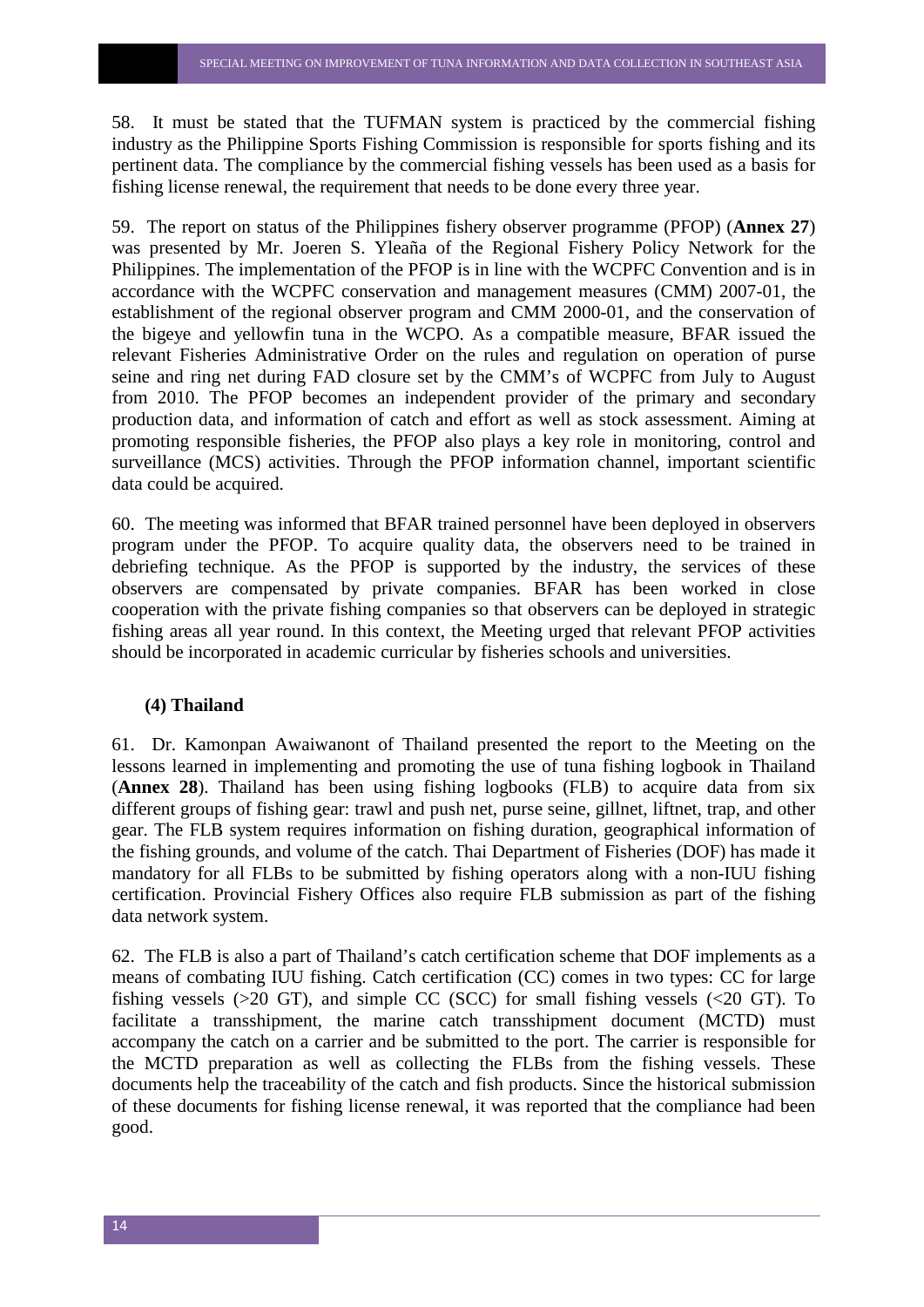63. In view of the variety of catch information systems employed by different countries in the region, the Meeting observed that it would be possible for a common information template to be designed for the entire Southeast Asian region. The available information on past experiences of both effective and defective operations should make it possible for this common template is accepted and used by all ASEAN members. Such a common tool should also make it easier for fisheries information exchange and development cooperation, particularly since the ASEAN has targeted 2015 for launching one ASEAN community.

#### **V. Other Matters**

64. Mr. Noel Barut of the Philippines presented the report on current situation of tuna in the Convention on International Trade of Endangered Species of Wild Fauna and Flora (CITES) (**Annex 29**) to the Meeting. It was during the 15th Meeting of the Conference of the Parties (CoP) of CITES in Doha, Qatar, 13-15 March 2010 when Monaco presented the proposal to include North Atlantic bluefin tuna in Appendix I of CITES which included the relevant report stressing that the population of tuna has drastically declined and current exploitation driven by international trade is having a severe impact on the species and its capacity to recover. However, Indonesia, UAE, Venezuela, Chile, Republic of Korea, Senegal, Grenada, Morocco, Namibia and Turkey responded that the management of the fish species should rest with the RFMOs, while Canada argued that a CITES listing would not stop the decline, as domestic trade would continue and other parties could put a reservation on the listing. Japan argued that once the species is listed, delisting would be virtually impossible and that such listing could represent a precedent for other species of tuna. EU supported the proposal of Japan and suggested that an annotation for delaying the application of the listing should be made until May 2011, although the US said that the EU amendment warranted more discussion. Following the Rules of Procedures, a vote was called on whether to put the Monaco proposal to a vote, and this was accepted. As a result, the EU-amended proposal was rejected with 43 in favor, 72 opposed, and 14 abstentions. The Monaco proposal was also rejected with 20 in favor, 68 against and 30 abstentions. Thus, the final outcome is the proposal was rejected.

65. The Meeting was also informed that the CITES Animal Committee would meet in Geneva Switzerland on 15-20 March 2012, and plans to address a number of agenda that includes discussions on tunas, sharks, snakes, sturgeons, corals and the listing of commercially exploited aquatic species in CITES Appendices, which could include look-alike species. The main reason why bluefin tuna was proposed for listing in CITES appendices is due to the observation that the production trend has been decreasing and thus, would need to promote management measures. It is therefore necessary for the region to come up with stock assessment to show that tuna species from the region are not degraded and that there is no overfishing of tunas in the region and disprove the claims that tuna stock is decreasing. This would call for more work on stock assessment as well as careful reporting of data and statistics.

#### **VI. Study Trip to Fishing Ports in Songhkla Province**

66. The participants were taken on a study tour to the Thai FMO's fish landing port in Songkhla province (**Annex 30**). They were welcomed by the Manager, Mr. Chaiyut, who cordially guided their observation of landing activities. A busy port, the participants enjoyed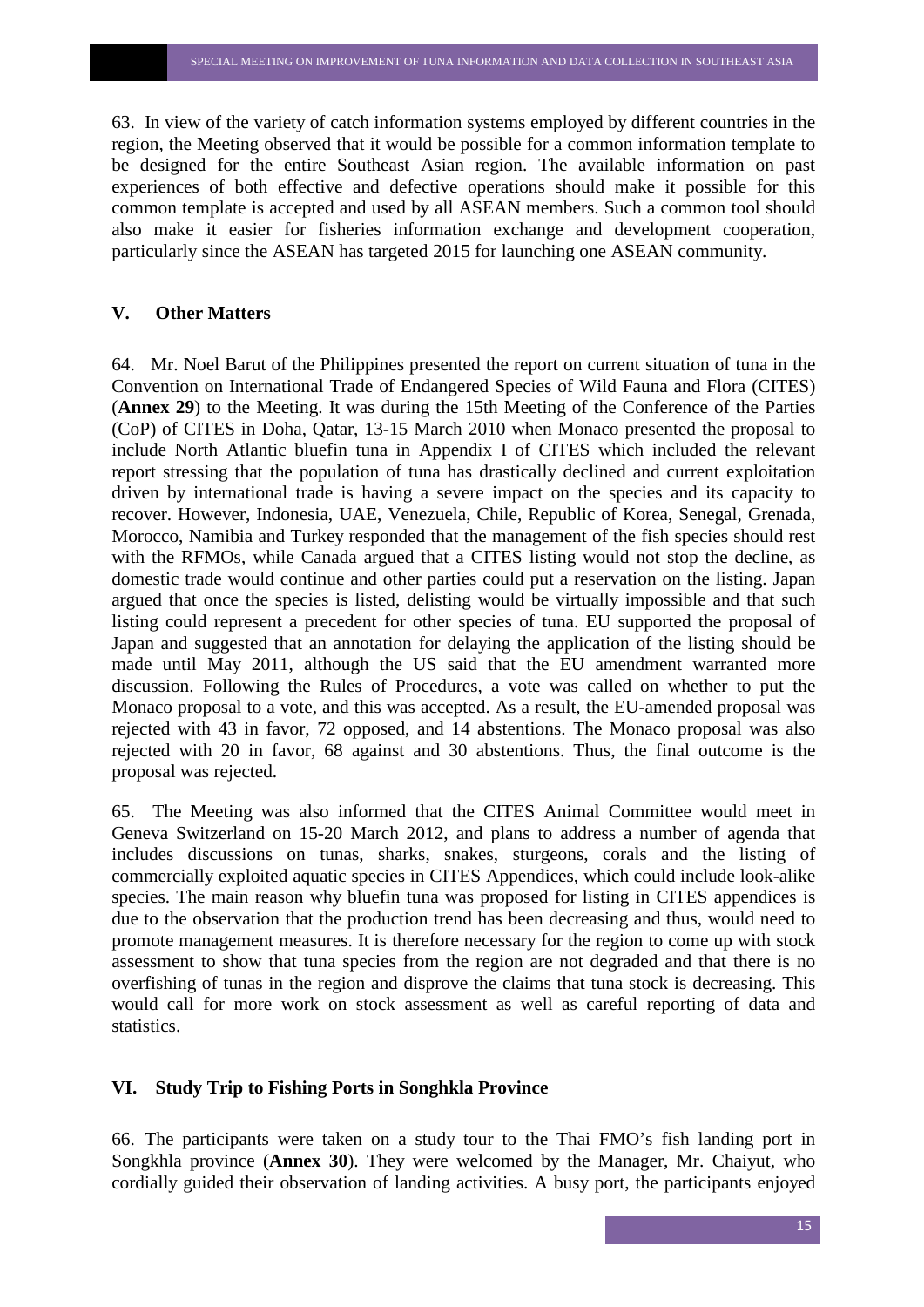the opportunity to observe both the landings of fishing vessels and of fish carriers. The local purse seiners who landed their pelagic fish catch, including neritic tunas were also noted by the participants.

67. The participants also travelled to Songkhla deep sea port where substantial tuna catches are imported for processing, and tuna products are exported from Thailand **(Annex 31)**. They were welcomed and briefed by the Assistant Port Manager, Mr. Chan Rattanaprakan, and port officer responsible for tuna products, Mr. Suriya. Transhipment of frozen tuna from a carrier vessel to a cannery by road was also observed during the visit.

#### **VII. Follow-up Activities and Future Possible Pilot Program/Activity to Support Improvement of Tuna Information Collection in Respective Countries**

68. SEAFDEC informed the Meeting that the outcomes of this Special Meeting would be used by the Regional Technical Consultation on Commercially-exploited Aquatic Species, scheduled to be held in Bangkok from 18 to 20 October 2011. The recommendations of the Special Meeting would valuable for SEADEC in its 2011 and subsequent annual planning. SEAFDEC would communicate with its Member Countries with regard to the follow-up on the Special Meeting's recommendations as well as sharing other relevant initiatives related to tuna data collection.

#### **VIII. Summary and Conclusion**

69. In summary, the common issues and concerns identified during the Special Meeting are as follows:

- 1) Financial and human resource provisions for tuna data collection are insufficient to carry out smoothly this important activity;
- 2) Coordination among government, private sector and NGOs with regard to data collection and reporting is unsystematic;
- 3) Deficient database system for tuna stock assessment in Southeast Asia;
- 4) National fishery information systems need improvement in the areas of logbook system, observer program, transshipment reporting, tuna cannery records, fishing grounds, species composition.
- 70. Issues and concerns on data collection at sea include:
	- 1) Awareness and appreciation among fishing masters and fishers of the value and benefits of a good catch reporting system need to be enhanced;
	- 2) Most catch data reported in the fishing logbooks are largely under-reporting;
	- 3) The lack of legal mandate, personnel incompetence and cost have kept most national observer programs *ad hoc* and uncertain;
	- 4) Proper filling out the fishing logbook has continued to challenge fishers. Improvement could be made through assistance by fishery officers and enhancing onboard capability to generate proper data from convenient measurement and sorting of the catch;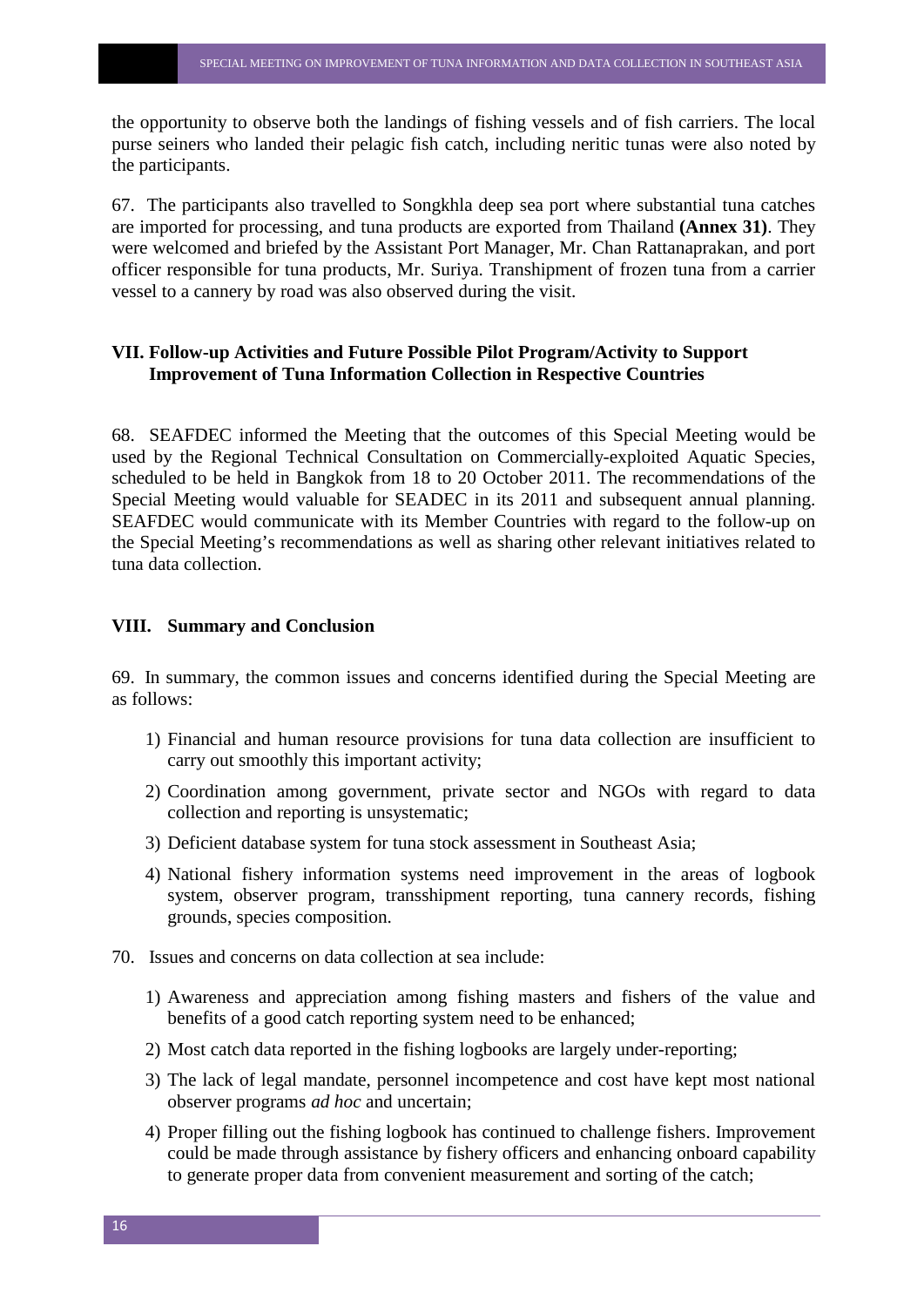- 5) Competence in species identification need to be enhanced among field enumerators.
- 71. Issues and concerns on data collection at landing ports include:
	- 1) Heavy workload generated by a large number of incoming fishing vessels, and their landings that need to be enumerated;
	- 2) Readily identification of certain species, especially small bigeye and yellowfin tunas, is difficult to do;
	- 3) Possible coalescence of the catch data from the EEZ and outside;
	- 4) Irregularity of data/information collection;
	- 5) Inadequate mechanisms for validating the catch data from logbooks at the landing port.
- 72. Issues and concerns on data collection from tuna canneries include:
	- 1) The negative correlation between the increased world tuna production capacity and the sustainability of tuna stocks;
	- 2) Sharp increase of raw material prices;
	- 3) Reliable and good data are scanty;
	- 4) Increasing pressure from conservation agencies and NGOs;
	- 5) Supplying the information and catch data by canneries is yet to be made mandatory;
	- 6) Great duplication of efforts and inefficient action resulting from poor cooperation among stakeholders.
- 73. Concerns over data processing and reporting include:
	- 1) Available and convenient Information Technology has yet to be employed effectively in information sharing under the logbook system;
	- 2) Web-based information dissemination is yet to become popular as a tool for data verification and sharing.

74. Based on the identified issues and concerns, the Special Meeting recommended the following actions that need to be taken by concerned government or regional organizations:

- 1) Simplifying data collection format;
- 2) Selecting a common methodology for data processing;
- 3) Enhancing the national capability of segregating the catch by species of tuna and tuna-like fishes in fishing grounds, on fishing vessels, at landing ports, and at tuna canneries);
- 4) Carrying out scientific research aiming at sustaining the tuna resources on, for example, impacts of various methods of exploitation;
- 5) Promoting consultations and joint studies among fishery scientists, especially in improving data quality;
- 6) Collecting and compiling biological information of tuna fisheries as a means for improving the stock assessment methods;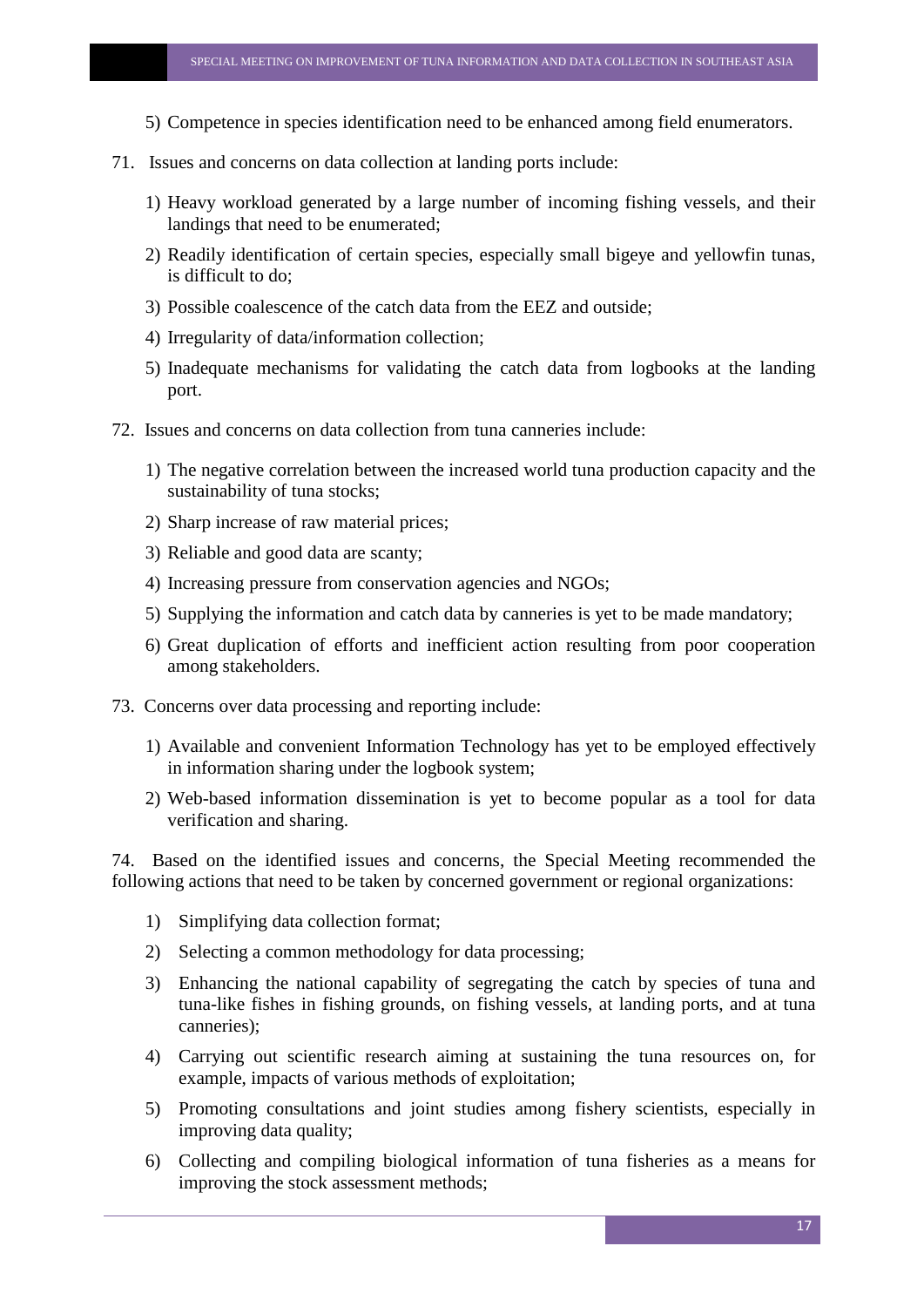- 7) Designing effective national data collection and information gathering mechanism;
- 8) Strengthening the present collaborative efforts with tuna RFMOs to minimize the duplication of efforts, especially in making the best use of the tuna resource;
- 9) Developing a new and pragmatic model (or adapting the existing ones) for tuna stock assessment in the EEZs;
- 10) Making the job of field enumerators more attractive (either to government personnel or temporary workers), especially with suitable incentives to make their best effort to acquire good and accurate data and information;
- 11) Changing any *ad hoc* fishery data collection into a routine activity that ensure its continuity and steady budgetary support;
- 12) Cooperating and sharing tools and responsibilities among member countries, and working with industry on data and information gathering;
- 13) Promoting the port sampling audit to address the existing problems of low quality reporting;
- 14) Making a better use of competent software for speedy and correct analysis of fish stock data (e.g. MFCL);
- 15) Developing and formalizing the use of data collecting mechanism as part of the national policy;
- 16) Validating and revising the catch landing data by the fishing grounds (i.e. domestic or overseas);
- 17) Implementing measures that provide incentives and confidence among fishers and other stakeholders in generating good quality data;
- 18) Promoting information sharing with canning industry to improve data collection.
- 75. On the part of SEAFDEC, the following actions are deemed feasible:
	- 1) Consulting with the Member Countries on the prospect of continuing to develop regional tuna fisheries database;
	- 2) Improving quality and timeliness of data through capacity building programs:
		- Onboard tuna fishing vessels: logbooks, observers onboard;
		- Landing sites: catch unloading, catch enumeration by species:
		- Cannery: accuracy in species identification.
	- 3) Conducting research on reduction of juvenile tuna by-catch by purse seines, ring nets (FAD fisheries), pole and line. Possible technological intervention may also be considered, as suggested by the Meeting, for reduction/elimination of incidental and by-catch of juvenile tuna.
	- 4) Translating and disseminating relevant information materials (e.g. guidebooks, posters, brochures) from the national languages into English for a wider distribution to Member Countries in the region.
	- 5) Consult with experts on stock assessment in order to come up with appropriate plan of activity to support the countries in the improvement of their respective information collection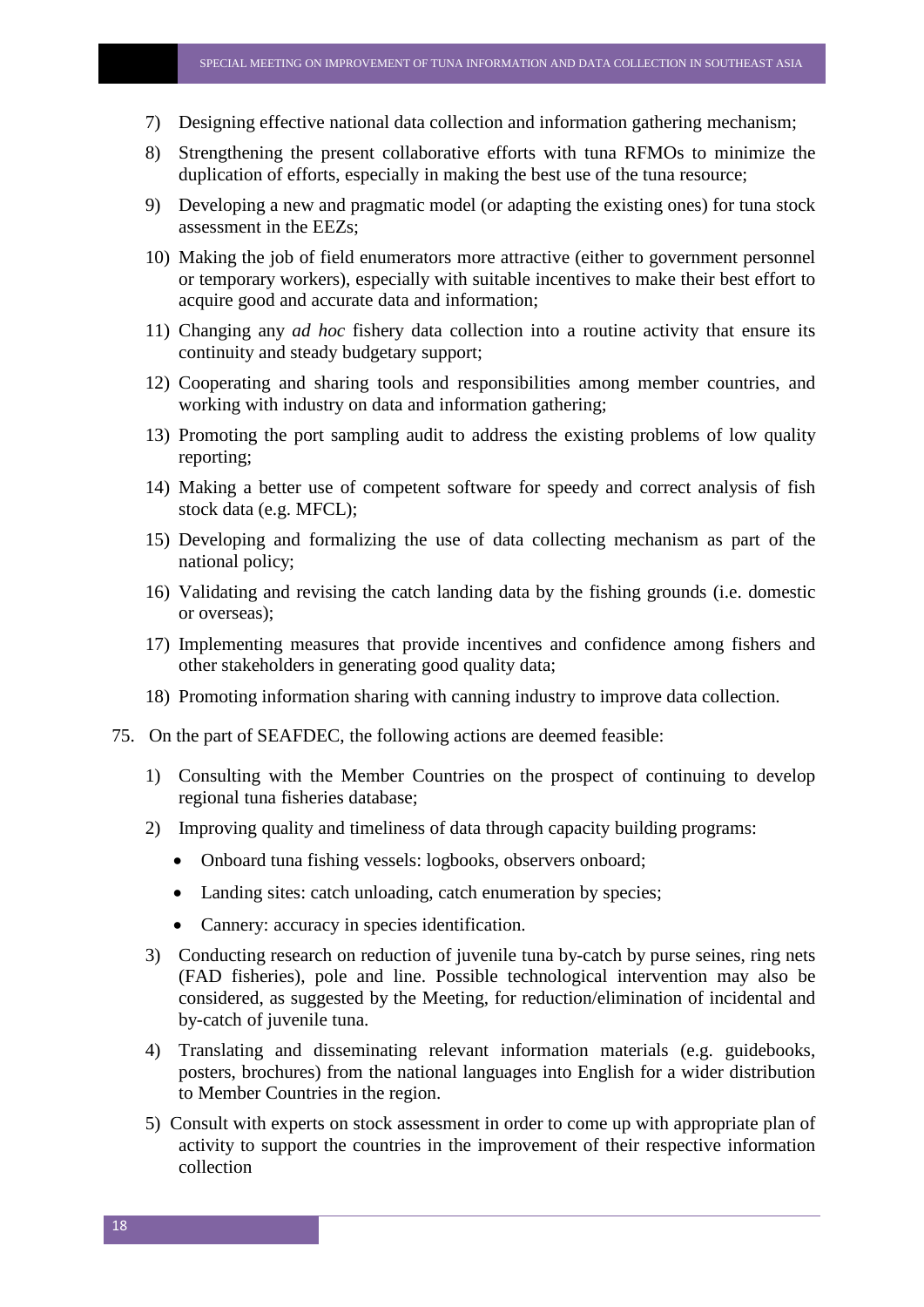#### **IX. Closing of the Meeting**

76. Mr. Kenji Matsumoto, SEAFDEC Deputy Secretary-General delivered his closing remarks, in which he expressed his appreciation for the valuable contribution and active participation by all, especially the resource persons and tuna fisheries stakeholders. With such benevolent efforts, the Special Meeting was held with a great success. He also thanked SEAFDEC staff for their hard work and all the necessary preparations to facilitate the smooth and effective flow of the professional deliberations. Mr. Matsumoto offered his good wishes to everyone for a safe journey home; and declared the Meeting closed. His closing statement appears as **(Annex 32).**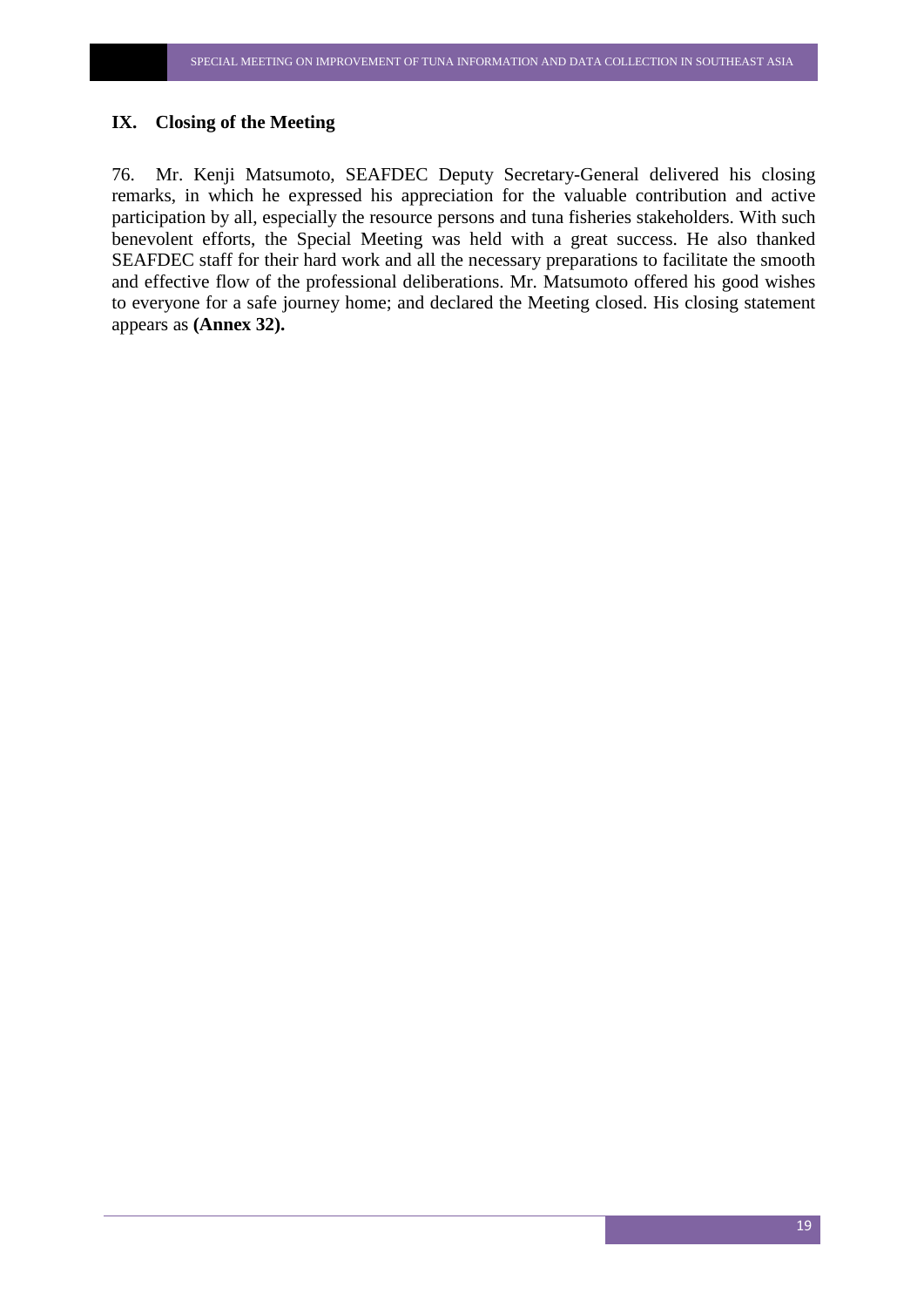**Annex 1**



**Special Meeting on Improvement of Tuna Information and Data Collection in the Southeast Asia. 7-9 September, 2011. Songkhla Province, Thailand.** 

**List of Participants**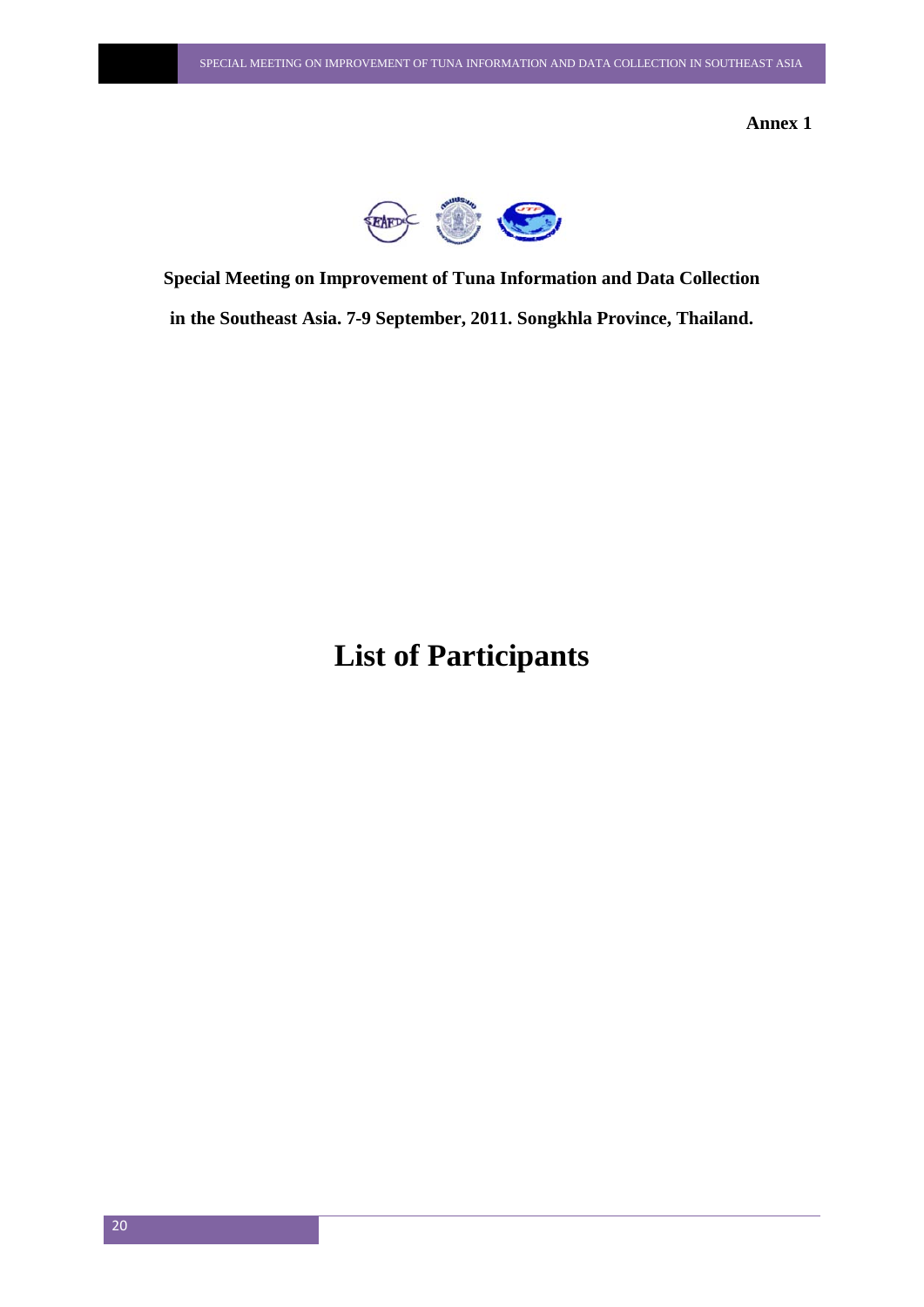# **List of Participants**

# **INDONESIA**

| <b>Name</b><br><b>Position</b><br><b>Address</b> | Mrs. Putuh Suadela<br>Staff<br>Ministry of Marine Affairs and Fisheries |
|--------------------------------------------------|-------------------------------------------------------------------------|
|                                                  | JL Medan Merdeka Timur No.16 Jarkarta<br>Pusat                          |
| <b>Tel</b>                                       | +62 8569 011499                                                         |
| Fax                                              | $+62$ 2134 53008                                                        |
| Email                                            | putuhsuadela@yahoo.co.uk,<br>sdi.djpt@yahoo.com                         |



# **MALAYSIA**

| <b>Name</b>    | Noraisyah Binti Abu Bakar              |
|----------------|----------------------------------------|
| Position       | <b>Fisheries Officer</b>               |
| <b>Address</b> | Department of Fisheries Malaysia       |
|                | State of Penang, Jalan Akuarium, 11700 |
|                | Gulugor, Penang, Malaysia              |
| Tel            | $+6046572777$ , $+6046261598$          |
| Fax            | $+6046572323, +6046261497$             |
| Email          | noraisyah@dof.gov.my                   |
|                |                                        |



# **MYANMAR**

| <b>Name</b>     | Mr. S. Julius Kyaw                 |
|-----------------|------------------------------------|
| <b>Position</b> | <b>Fisheries Officer</b>           |
| <b>Address</b>  | No. 208/212 Room (303) Kynn kyaung |
|                 | Street. Hun Thar Yeirmon Kamayut   |
|                 | Township, Yangoon                  |
| <b>Tel</b>      | $+95$ 192 876                      |
| Fax             |                                    |
| Email           | Joker007kyaw@gmail.com             |



# **PHILIPPINE**

| <b>Name</b>     | Ms. Elaine Garvilles                    |
|-----------------|-----------------------------------------|
| <b>Position</b> | Aquaculturist I/Asst. Tuna Coordinator  |
| <b>Address</b>  | Nat'l Fisheries Research & Development  |
|                 | Institute Bureau of Fisheries & Aquatic |
|                 | Resources                               |
|                 | 940 Kayumanggi, BLDG. Quezon AVE,       |
|                 | Quezou City Philippine 11033            |
| <b>Tel</b>      | $+633725062$                            |
| Fax             | $+633725063$                            |
| Email           | egarvilles@yahoo.com                    |

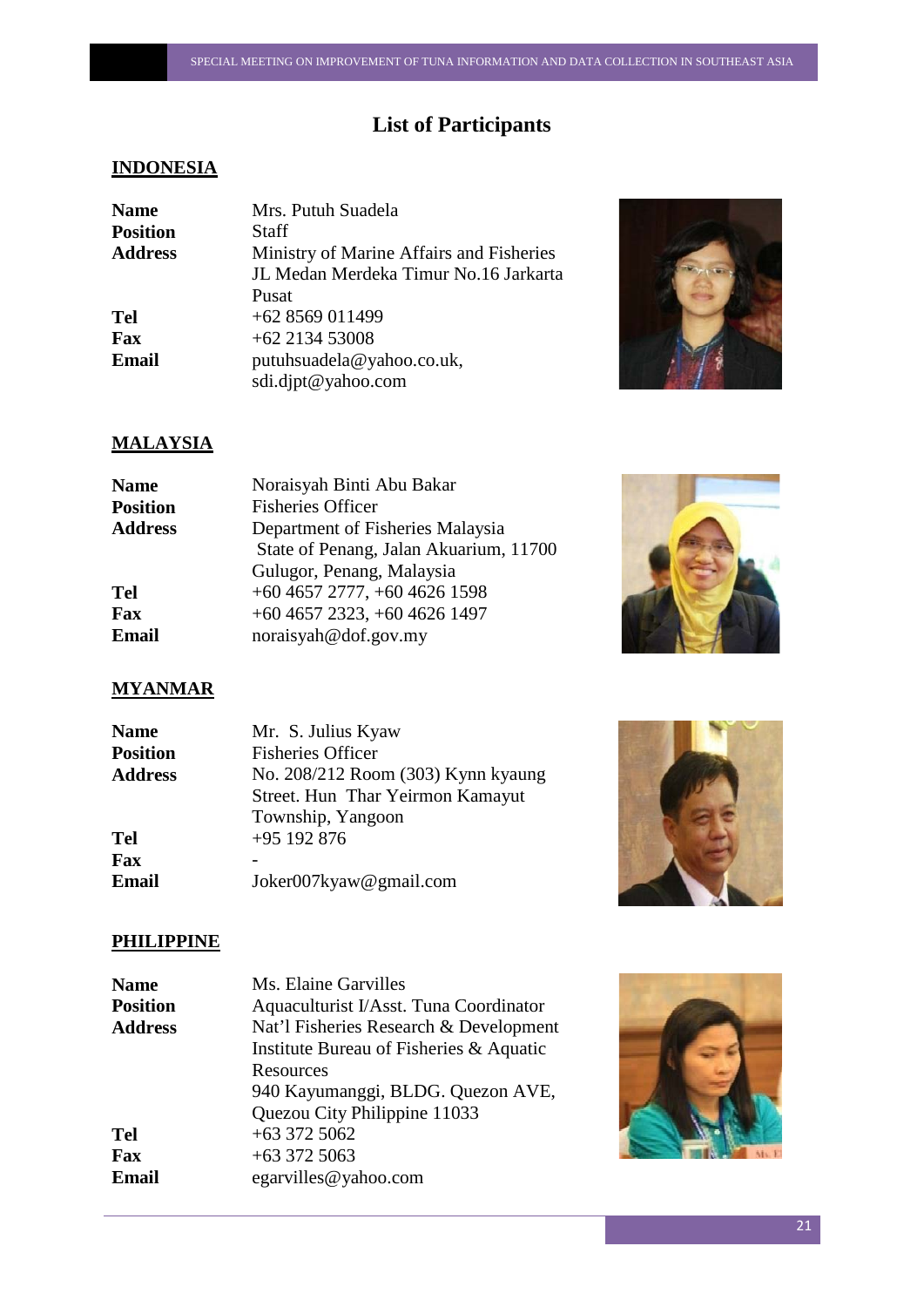# **THAILAND**

| <b>Name</b>     | Mrs. Praulai Nootmorn                 |
|-----------------|---------------------------------------|
| <b>Position</b> | Director                              |
| <b>Address</b>  | Marine Fisheries Research and         |
|                 | Technological Institute Department of |
|                 | Fisheries Kaset-klang, Chatuchak,     |
|                 | Bangkok, 10900 THAILAND               |
| <b>Tel</b>      | $+66$ 2940 6559                       |
| <b>Fax</b>      | $+66$ 2940 6559                       |
| <b>Email</b>    | nootmorn@yahoo.com                    |



# **VIETNAM**

| <b>Name</b>     | Mr. Pham Viet Anh                             |
|-----------------|-----------------------------------------------|
| <b>Position</b> | National Tuna coordinator, Fishery officer    |
| <b>Address</b>  | Department of Capture Fisheries and Resources |
|                 | Production                                    |
|                 | No 10 Nguyen Cong Hoan, Ba Dinh, Hanoi,       |
|                 | Vietnam                                       |
| <b>Tel</b>      | $+84437711579$                                |
| Fax             |                                               |
| Email           | phvietanh2003@yahoo.com                       |



# **Resource Persons**

| <b>Name</b><br><b>Position</b> | Mr. Hiroaki Okamoto                                                                                           |
|--------------------------------|---------------------------------------------------------------------------------------------------------------|
| <b>Address</b>                 | National Research Institute of Far Seas<br><b>Fisheries</b><br>5-7-1 Orido, ShimiZu-Ku, Shizuoka 424-<br>8633 |
| Tel                            | $+81543366043$                                                                                                |
| <b>Fax</b><br>Email            | $+81543359642$<br>okamoto@affrc.go.jp                                                                         |



| <b>Name</b>     | Mr. Noel C. Barut                        |
|-----------------|------------------------------------------|
| <b>Position</b> | <b>Interim Deputy Executive Director</b> |
| <b>Address</b>  | National Fisheries Research and          |
|                 | Development Institute 940 Kayumanggi,    |
|                 | Press Building I., Quezon Avenue,        |
|                 | Quezon City 1103, Philippines            |
| <b>Tel</b>      | +63 2410 9192, +63 2372 5063             |
| Fax             | $+63$ 2372 5063                          |
| <b>Email</b>    | nbarut@nfrdi.da.gov.ph,                  |
|                 | noel_c_barut@yahoo.com                   |

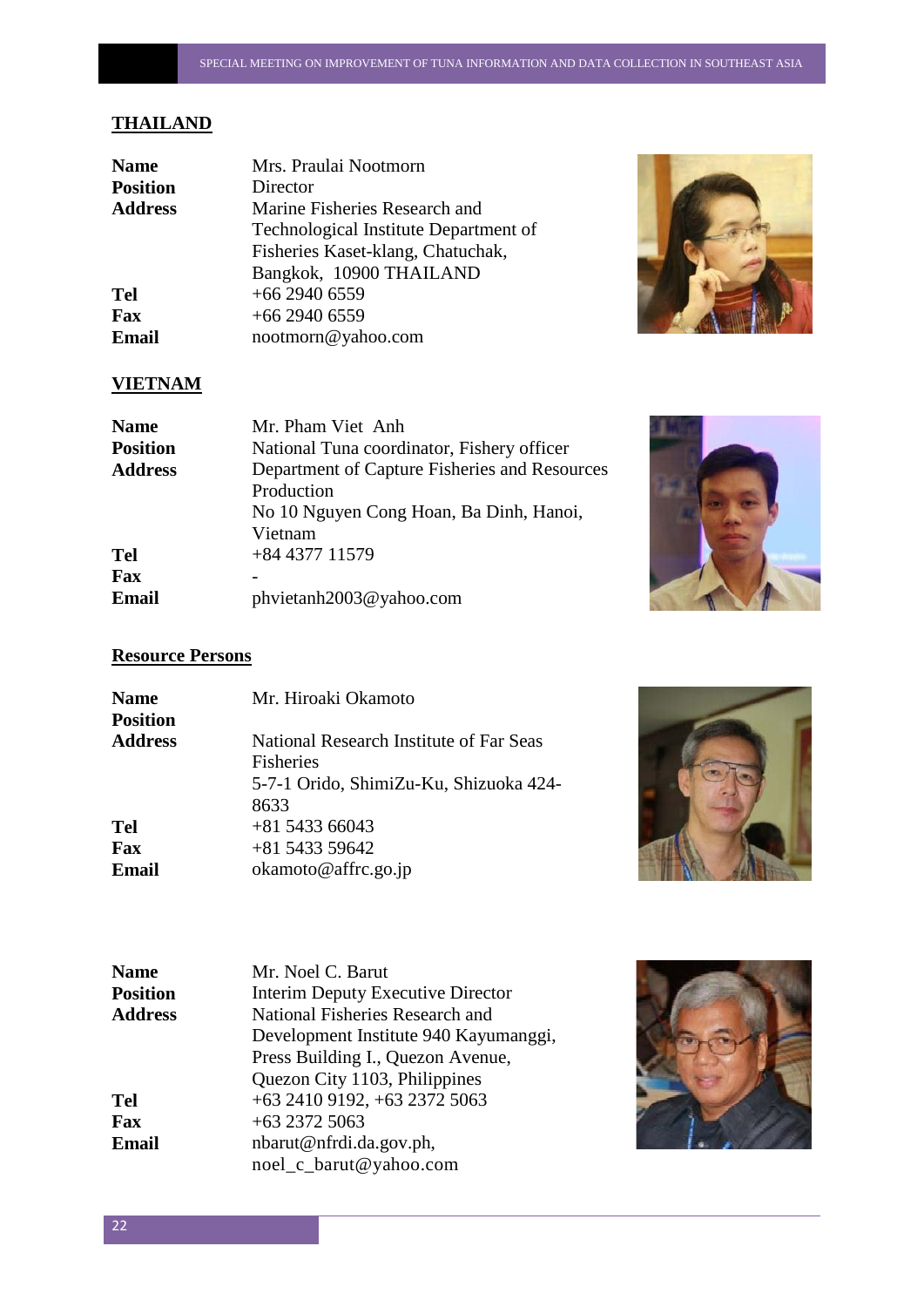| <b>Name</b>     | Dr. Kamonpan Awaiwanont                        |
|-----------------|------------------------------------------------|
| <b>Position</b> | Senior Fisheries Biologist                     |
| <b>Address</b>  | Department of Fisheries                        |
|                 | <b>Catch Certification Coordination Center</b> |
|                 | Marine Fisheries Research and                  |
|                 | Development Bureau Department of               |
|                 | Fisheries, Kaset – Klang, Chatuchak            |
|                 | <b>Bangkok Thailand</b>                        |
| Tel             | +668 1442 8724                                 |
| <b>Fax</b>      |                                                |
| Email           | kamonpana@fisheries.go.th                      |



| <b>Name</b>    | Mr. Pramuan Rakjai                       |
|----------------|------------------------------------------|
| Position       | Deputy Executives Director for Operation |
| <b>Address</b> | <b>Fish Marketing Organization</b>       |
|                | 211 Charoenkrung 58 Yannawa, Sathorn     |
|                | <b>Bangkok</b>                           |
| Tel            | $+6622110330$                            |
| Fax            | $+6622116147$                            |
| Email          | fishmarket@fishmarket.co.th              |
|                |                                          |



# **SEAFDEC/MFRDMD**

| <b>Name</b>     | Dr. Masaya Katoh              |
|-----------------|-------------------------------|
| <b>Position</b> | Deputy Chief of MFRDMD        |
| <b>Address</b>  | Fisheries Garden, Chendering, |
|                 | 21080 Kuala Terengganu,       |
|                 | Malaysia                      |
| <b>Tel</b>      | $+60$ 9617 5940               |
| Fax             | $+60$ 9617 4042               |
| <b>Email</b>    | katoh@seafdec.org.my          |



| <b>Name</b>     | Mr. Raja Bidin Raja Hassan    |
|-----------------|-------------------------------|
| <b>Position</b> | Senior Researcher             |
| <b>Address</b>  | Fisheries Garden, Chendering, |
|                 | 21080 Kuala Terengganu,       |
|                 | Malaysia                      |
| <b>Tel</b>      | $+6096175940$                 |
| Fax             | $+6096175136$                 |
| Email           | rbidin@seafdec.org.my         |

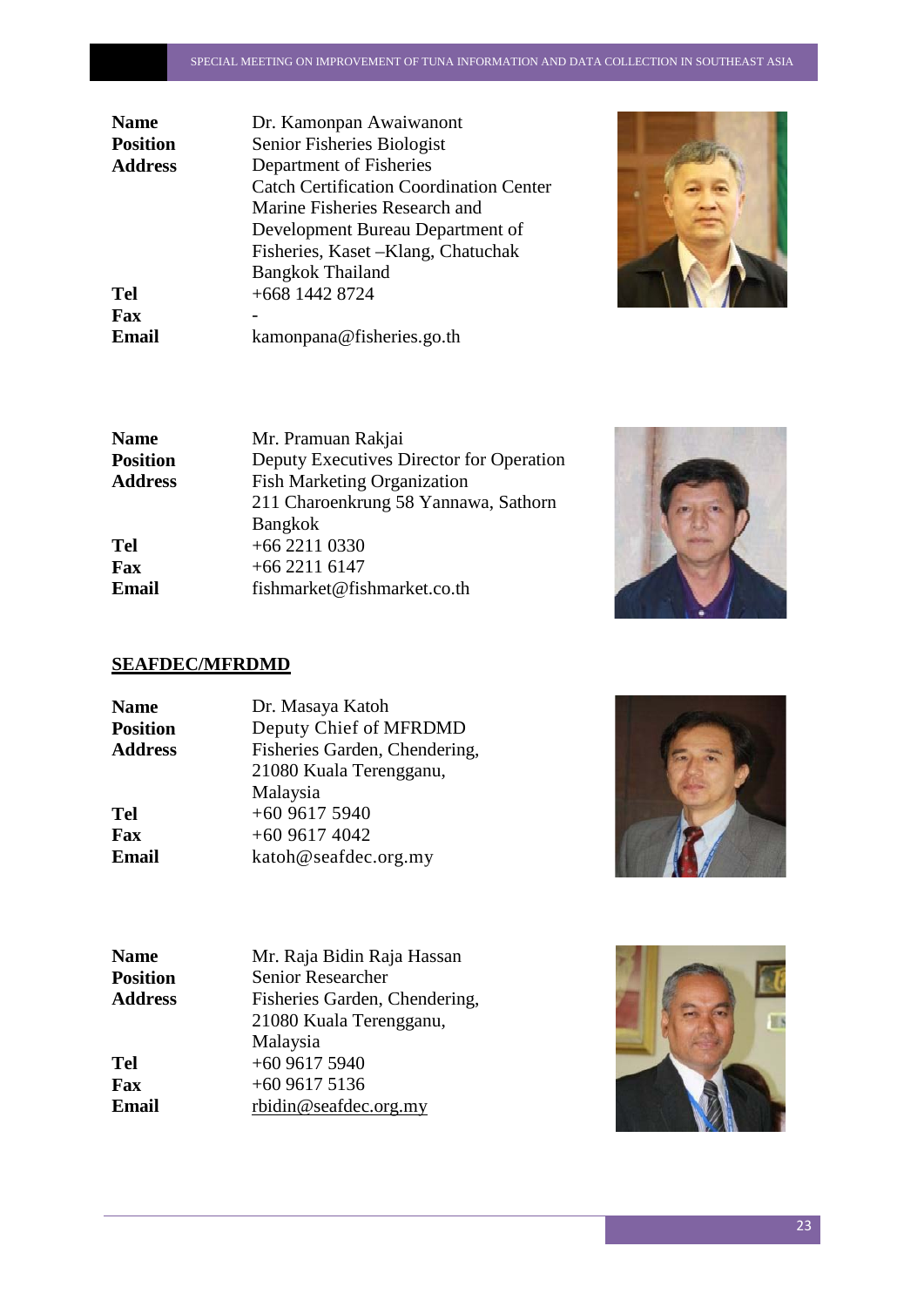# **SEAFDEC/SEC**

| <b>Name</b>    | Dr. Chumnarn Pongsri                |
|----------------|-------------------------------------|
| Position       | Secretary-General                   |
| <b>Address</b> | P.O.Box 1046, Kasetsart Post Office |
|                | Chatuchak, Bangkok 10903, Thailand  |
| Tel            | $+66$ 2940 5682                     |
| Fax            | $+6629406336$                       |
| Email          | sg@seafdec.org                      |
|                |                                     |



| <b>Name</b>     | Mr. Kenji Matsumoto                 |
|-----------------|-------------------------------------|
| <b>Position</b> | Deputy Secretary-General and JTF    |
|                 | Manager                             |
| <b>Address</b>  | P.O.Box 1046, Kasetsart Post Office |
|                 | Chatuchak, Bangkok 10903, Thailand  |
| <b>Tel</b>      | $+6629406331$                       |
| Fax             | $+6629406336$                       |
| <b>Email</b>    | dsg@seafdec.org                     |
|                 |                                     |



| <b>Name</b>     | Mr. Hidenao Watanabe                |
|-----------------|-------------------------------------|
| <b>Position</b> | <b>Assistant JTF Manager</b>        |
| <b>Address</b>  | P.O.Box 1046, Kasetsart Post Office |
|                 | Chatuchak, Bangkok 10903, Thailand  |
| Tel             | $+66$ 2940 6334                     |
| Fax             | $+66$ 2940 6336                     |
| Email           | watanabe@seafdec.org                |
|                 |                                     |



| <b>Name</b>     | Mr. Tadahiro Kawata                 |
|-----------------|-------------------------------------|
| <b>Position</b> | <b>Technical Coordinator</b>        |
| <b>Address</b>  | P.O.Box 1046, Kasetsart Post Office |
|                 | Chatuchak, Bangkok 10903, Thailand  |
| <b>Tel</b>      | $+66$ 2940 6328                     |
| Fax             | $+66$ 2940 6336                     |
| <b>Email</b>    | kawata@seafdec.org                  |

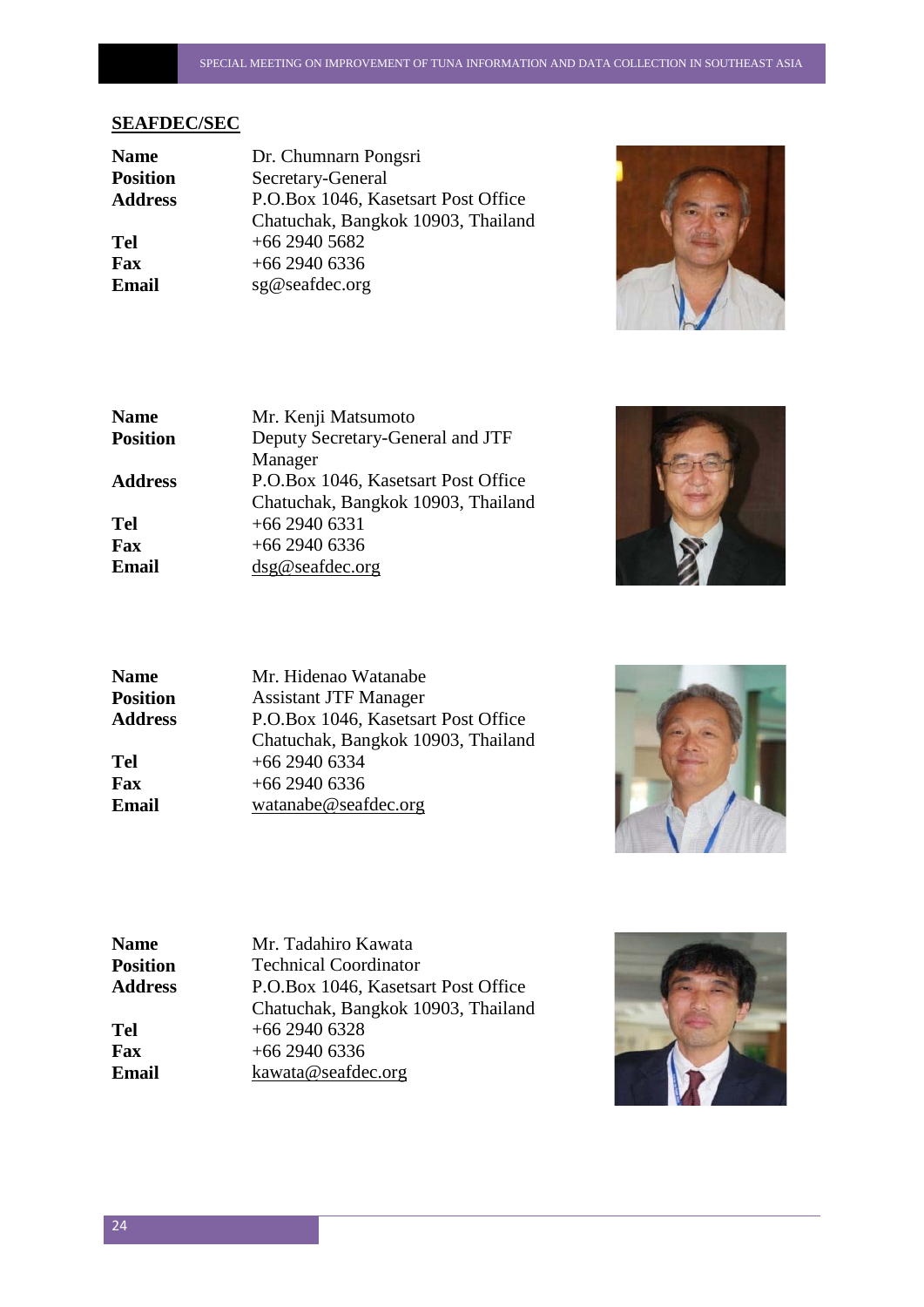**Name** Dr. Somboon Siriraksophon **Position** Policy and Program Coordinator **Address** P.O.Box 1046, Kasetsart Post Office Chatuchak, Bangkok 10903, Thailand **Tel** +66 2940 6333<br>**Fax** +66 2940 6336 **Fax** +66 2940 6336<br>**Email** somboon@seaf **Email** somboon@seafdec.org



| Mrs. Virgilia T. Sulit              |
|-------------------------------------|
| <b>Fisheries Technical Officer</b>  |
| P.O.Box 1046, Kasetsart Post Office |
| Chatuchak, Bangkok 10903, Thailand  |
| $+66$ 2940 6326                     |
| $+66$ 2940 6336                     |
| sulit@seafdec.org                   |
|                                     |



| <b>Name</b>     | Ms. Pattaratjit Kaewnuratchadasorn  |
|-----------------|-------------------------------------|
| <b>Position</b> | Program Manager                     |
| <b>Address</b>  | P.O.Box 1046, Kasetsart Post Office |
|                 | Chatuchak, Bangkok 10903, Thailand  |
| Tel             | $+66$ 2940 6326                     |
| Fax             | $+66$ 2940 6336                     |
| Email           | pattaratjit@seafdec.org             |



| <b>Name</b>     | Ms. Saivason Klinsukhon             |
|-----------------|-------------------------------------|
| <b>Position</b> | <b>Information Officer</b>          |
| <b>Address</b>  | P.O.Box 1046, Kasetsart Post Office |
|                 | Chatuchak, Bangkok 10903, Thailand  |
| <b>Tel</b>      | $+66$ 2940 6326                     |
| Fax             | $+66$ 2940 6336                     |
| <b>Email</b>    | saivason@seafdec.org                |
|                 |                                     |

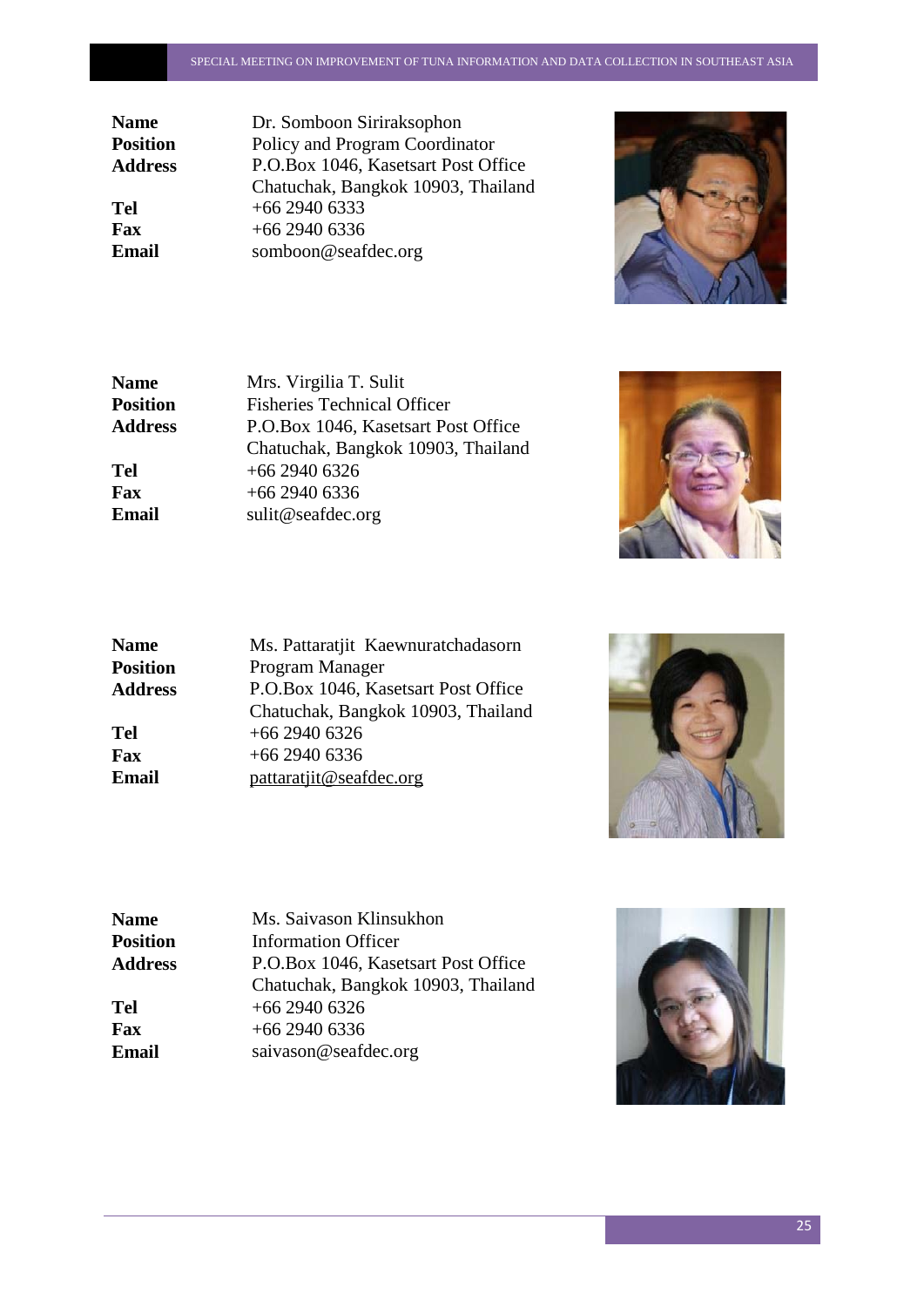#### **SEAFDEC/RFPN**

| <b>Name</b>    | Mr. Akhane Phomsouvanh              |
|----------------|-------------------------------------|
| Position       | <b>RFPN</b> of Lao PDR              |
| <b>Address</b> | P.O.Box 1046, Kasetsart Post Office |
|                | Chatuchak, Bangkok 10903, Thailand  |
| Tel            | $+66$ 2940 6326                     |
| Fax            | $+6629406336$                       |
| Email          | akhane@seafdec.org                  |
|                |                                     |



| <b>Name</b>    | Dr. Ahmadi                          |
|----------------|-------------------------------------|
| Position       | <b>RFPN</b> of Indonesia            |
| <b>Address</b> | P.O.Box 1046, Kasetsart Post Office |
|                | Chatuchak, Bangkok 10903, Thailand  |
| Tel            | $+66$ 2940 6326                     |
| Fax            | $+66$ 2940 6336                     |
| Email          | ahmadi@seafdec.org                  |
|                |                                     |



| <b>Name</b>    |
|----------------|
| Position       |
| <b>Address</b> |
|                |
| Tel            |
| Fax            |
| Email          |
|                |

**Mr. Joeren S. Yleana Position** RFPN of The Philippines **Address** P.O.Box 1046, Kasetsart Post Office Chatuchak, Bangkok 10903, Thailand **Tel** +66 2940 6326 **Fax** +66 2940 6336 **Email** [joeren@seafdec.org](mailto:joeren@seafdec.org)



| <b>Name</b>    | Mr. Aung Nyi Toe                    |
|----------------|-------------------------------------|
| Position       | <b>RFPN</b> of Myanmar              |
| <b>Address</b> | P.O.Box 1046, Kasetsart Post Office |
|                | Chatuchak, Bangkok 10903, Thailand  |
| Tel            | $+66$ 2940 6326                     |
| Fax            | $+66$ 2940 6336                     |
| Email          | $a$ ung@seafdec.org                 |
|                |                                     |

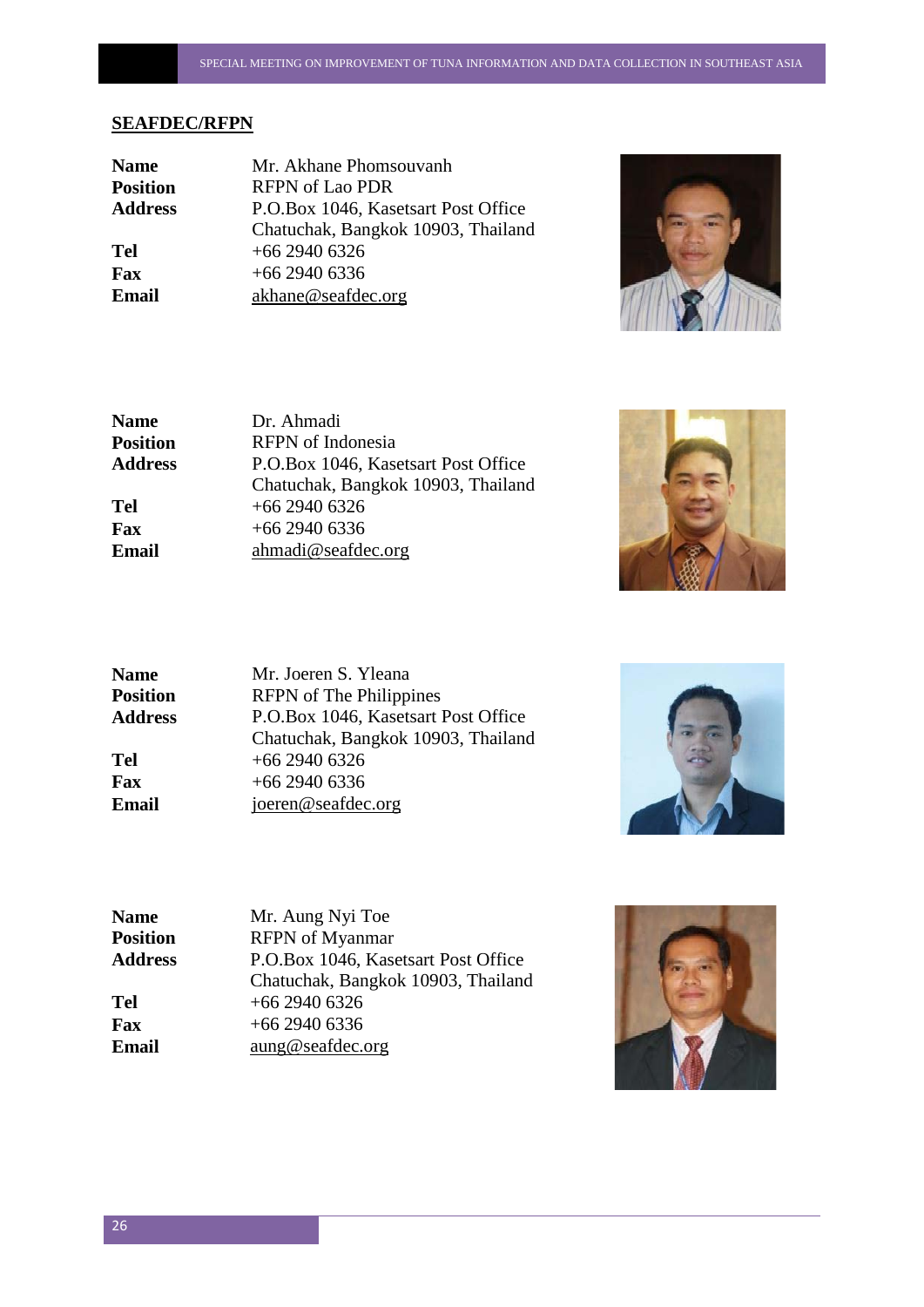| <b>Name</b>     | Ms. Nopparat Nasuchon                   |
|-----------------|-----------------------------------------|
| <b>Position</b> | <b>RFPN</b> of Thailand                 |
| <b>Address</b>  | P.O.Box 1046, Kasetsart Post Office     |
|                 | Chatuchak, Bangkok 10903, Thailand      |
| Tel             | $+66$ 2940 6326                         |
| Fax             | $+66$ 2940 6336                         |
| Email           | nasuchon@yahoo.com,nopparat@seafdec.org |
|                 |                                         |



| <b>Name</b>    | Ms. Halimah Binti Mohamed           |
|----------------|-------------------------------------|
| Position       | <b>RFPN</b> of Malaysia             |
| <b>Address</b> | P.O.Box 1046, Kasetsart Post Office |
|                | Chatuchak, Bangkok 10903, Thailand  |
| Tel            | $+66$ 2940 6326                     |
| Fax            | $+66$ 2940 6336                     |
| Email          | halimah@seafdec.org,                |
|                | imahm@hotmail.com,                  |
|                | halimah@fri.gov.my                  |



# **THAI UNION GROUP**

| <b>Name</b>     | Mr. Narin Niruttinanon                  |
|-----------------|-----------------------------------------|
| <b>Position</b> | Deputy General Manager                  |
| <b>Address</b>  | Thai Union Group                        |
|                 | 979/13-16 M Floor SM Tower Phaholyothin |
|                 | Rd. Samsennai, Phayathai Bangkok 10400  |
| <b>Tel</b>      | $+66$ 2298 0024-5                       |
| Fax             | $+66$ 2298 0027-8                       |
| <b>Email</b>    | narin@thaiunion.co.th                   |
|                 |                                         |



# **SMDEC**

| <b>Name</b>     | Mrs. Thidarat Khangchai                |
|-----------------|----------------------------------------|
| <b>Position</b> | <b>Fisheries Biologist</b>             |
| <b>Address</b>  | Southern Marine Fisheries Research and |
|                 | Development Center (Songkhla)          |
|                 | 79/1 Wichianchom Rd. Bo-Yang, Muang,   |
|                 | Songkhla 90000 Thailand                |
| <b>Tel</b>      | $+6674312595$                          |
| Fax             | $+6674312495$                          |
| <b>Email</b>    | Thidarat_dot@yahoo.com                 |
|                 |                                        |

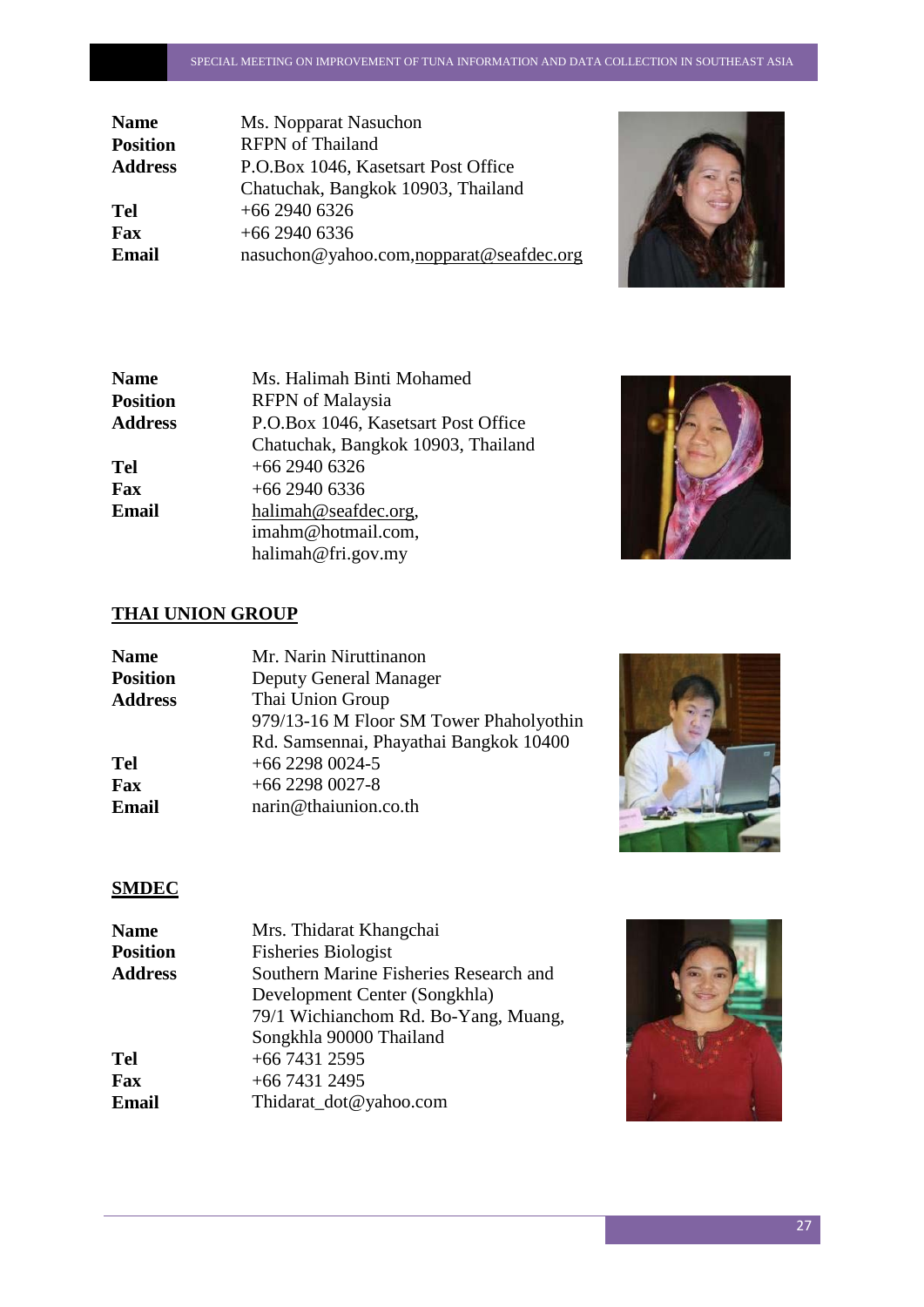# **SEAFDEC/TD**

| Capture Fishery Technology Division |
|-------------------------------------|
|                                     |
| P.O. Box 97, Phrasamutchedi,        |
| Samut Prakan, 10290, Thailand       |
|                                     |
|                                     |
|                                     |
|                                     |



| <b>Name</b>     | Ms. Penchan Laongmanee                |
|-----------------|---------------------------------------|
| <b>Position</b> | Fishing Ground & Fishery Oceanography |
|                 | <b>Section Head</b>                   |
| <b>Address</b>  | P.O. Box 97, Phrasamutchedi,          |
|                 | Samut Prakan , 10290, Thailand        |
| <b>Tel</b>      | $+6624256141$                         |
| Fax             | $+6624256100$                         |
| <b>Email</b>    | penchan@seafdec.org                   |
|                 |                                       |



| <b>Name</b>     | Ms. Woraluk Meesomwat                       |
|-----------------|---------------------------------------------|
| <b>Position</b> | <b>Fishing Ground Information Scientist</b> |
| <b>Address</b>  | P.O. Box 97, Phrasamutchedi,                |
|                 | Samut Prakan , 10290, Thailand              |
| <b>Tel</b>      | $+6624256144$                               |
| Fax             | $+6624256100$                               |
| Email           | woraluk@seafdec.org                         |
|                 |                                             |



| <b>Name</b>    | Ms. Nawinee Khumthong                         |
|----------------|-----------------------------------------------|
| Position       | <b>Assistant Capture Fishery Technologist</b> |
| <b>Address</b> | P.O. Box 97, Phrasamutchedi,                  |
|                | Samut Prakan , 10290, Thailand                |
| Tel            | $+6624256144$                                 |
| Fax            | $+6624256100$                                 |
| Email          | nawinee@seafdec.org                           |
|                |                                               |